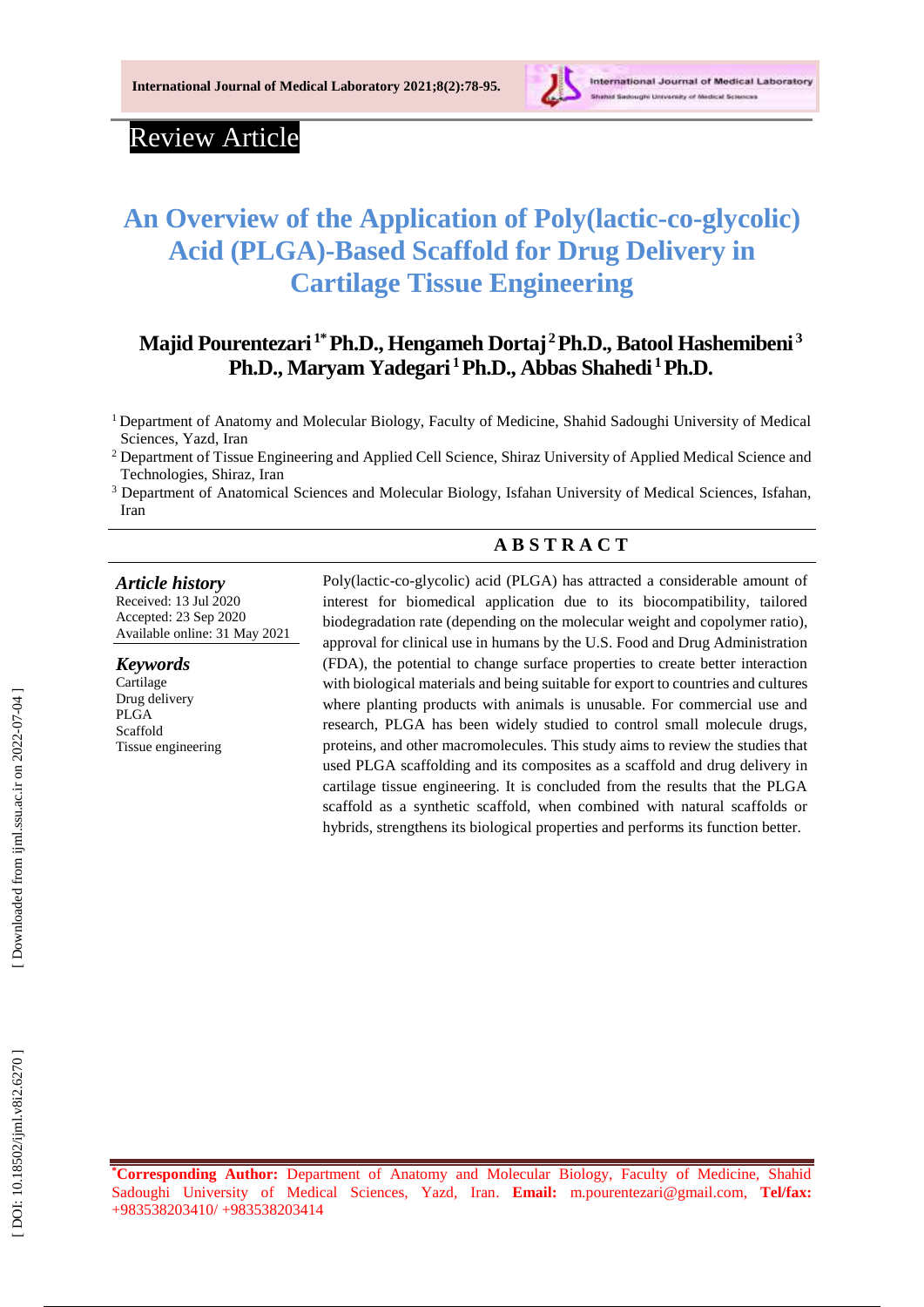# **Introduction**

Cartilage is an avascular, aneurysmal, and lymphatic -free connective tissue found in the synovial joints, spine, ribs, outer ears, nose, airways, and children's and adolescents' growth plates. There are three significant types of cartilage found in humans: hyaline, fibrous, and elastic. All three types have a low density of cells (chondrocytes) [ 1 ] that synthesize and secrete the significant components of the extracellular matrix (ECM) [ 2 ]. Besides, cartilage ECM comprises an inimitable family of proteoglycans implicate within a highly hydrated collagen fibrillary network to relocate the biomechanical functions of stipulating structural support and persistence to defor mation. Chondrocyte -mediated synthesis and assembly of this matrix are aided, in turn, by the synthesis of dozens of additional non collagenous proteins, proteoglycans, and glycoprotein. The abundance, distribution, and types of collagens and proteoglycans are different in each of the three cartilage types, increasing differences in appearance and biomechanical properties [ 3 ]. The cartilage tissue has an extremely high matrix/cell ratio: 2-3% of its mass consists of chondrocytes, and it is the only residing cells in articular cartilage. For the remaining, 65 -80% consists of water, 12 -21% of collagens being predominantly collagen type II (Coll II), 6 -10% of proteoglycans, and approximately 2 -3.5% other proteins. The arch -like orientation of Coll II fibrils, being almost horizontal in the superficial zone and almost entirely vertical in the deep zone, gives the articular cartilage its

anisotropic nature and transducer mechanical forces throughout the entire tissue.

Additionally, the different zones do not contain the same (ratio of) molecules, having different (levels of) glycosaminoglycan and collagens. Characteristics such as the calcification of the cartilage near the subchondral bone and lubricant production in the superficial zone are different [3, 4 ]. Other collagens found in articular cartilage include type III, type X, type XI, type XI, I, and XIV [5].

#### **Cartilage disease and repair**

The most prevalent joint disease, osteoarthritis, is characterized by pain and degenerative lesions of the cartilage, subchondral bone, and other joint tissues [ 6 ]. Some reasons are causing osteoarthritis to remain incompletely understood. It has become recognized over the years that osteoarthritis is a multifactorial disease. Aging in particular [7] and trauma [8] are the main risk factors identified for the development of osteoarthritis; however, other factors such as genetic predisposition, obesity, inflammation, gender, and hormones, or metabolic syndrome contribute to osteoarthritis development and lead to a more severe outcome [9-11]. Joint damage often leads to joint instability or intra -articular fractures that lead to post-traumatic arthritis [12].

Over the past few years, revitalizing medical strategies have been developed as an alternative to traditional surgical procedures, with the ambitious goal of creating new tissue, showing the most similar features of native cartilage [13]. Tissue composition is deeply connected

DOI: 10.18502/ijml.v8i2.6270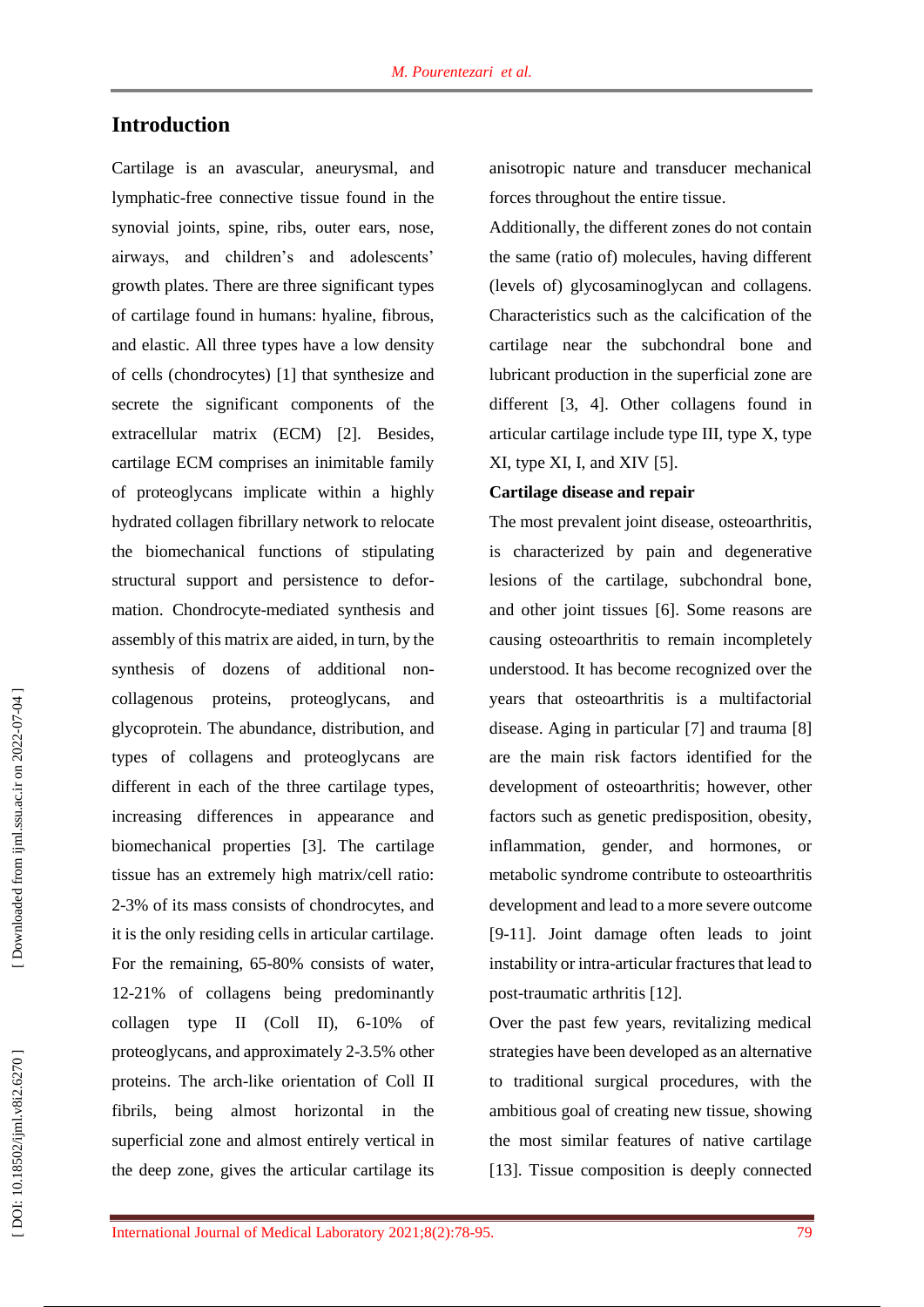with function. Thus, the ability to re -create structure is believed to be essential for regeneration. Regenerative medicine deals with developing innovative therapies focused on the repair, regeneration, and replacement of cells, tissues, or organs to restore structure and physiological functions compromised by diseases, trauma, congenital disabilities, or aging [14 ]. The regeneration of articular cartilage tissue remains one of the main challenges in the orthopedics field [15 ]. The problem arises from its avascularity, limiting progenitor cell infiltration and leading to the repair process [16 ]. In the case of osteoporotic lesions involving bone under cartilage cells, a process of repair by undifferentiated mesenchymal stem cells (MSCs) begins in the bone marrow. However, the resulting tissue is fibrocartilage, a poor alternative to the articular cartilage [17 ]. Besides, the injured joint's actively inflammatory environment has a role in influencing the repair potential [18 ]. The osteochondral grafting regenerative approach may present problems due to donor site morbidity and graft failure in the autologous procedure or possible disease transmission and short cell viability in the allogenic one [17 ]. Recent development strategies use various technologies as therapeutic solutions, including cell therapy, tissue engineering, and gene therapy [14 ] .

#### **Cartilage tissue engineering**

Tissue engineering is the regeneration and remodeling of tissue *in -vivo* to repair, replace, maintain, or enhance organ function. It is also helpful for engineering and growing functional tissue substitute in -vitro for implantation *in vivo,* a biological substitute for damaged or

diseased tissues and organs [19, 20 ]. Successful tissue engineering relies on multiple factors, including obtaining appropriate cells for implantation, directing the development of those cells on a chondrogenic pathway using growth factors or cytokines, supporting the growing cells on a three -dimensional (3D) matrix (optimally biocompatible), and having that matrix remain in the cartilage defect at least until healing is completed [19 ] .

Key concerns are prevalent with each of the elements mentioned above. First, it must be ensured that the implanted cells are immune privileged, or can provide immunosuppressive agents to avoid rejection by the host immune system. Various growth factors, such as the bone morphogenic proteins, are associated with both cartilage and bone development [21 ]. It is essential to prevent a developmental cascade at a cartilaginous stage, instead of implanting cells progressing to the bone and creating bone islands in the intra -articular joint. Most synthetic polymer matrices tend to degrade with significant acidic pH, which is detrimental to newly implanted cells and other host tissues. Therefore, biocompatible scaffolding is optimally added [19 ] .

Many cells are manipulated *in vitro* and eventually implanted to eliminate cartilage defects, including chondrocytes, bone marrow derived mesenchymal stem/stromal cells (BMSC) adipose, [synovial periosteum-derived](https://www.google.com/search?client=safari&channel=mac_bm&sxsrf=ALeKk02jB3j0fnZFJjWjw59o5LjSVU5WGA:1618119234638&q=synov+periosteum-derived+eros+team+derived+stem+cells&spell=1&sa=X&ved=2ahUKEwiI3Lzxu_XvAhUaQUEAHf1jBw8QBSgAegQIARAt&biw=1264&bih=768)  perioste u m [derived stem cells,](https://www.google.com/search?client=safari&channel=mac_bm&sxsrf=ALeKk02jB3j0fnZFJjWjw59o5LjSVU5WGA:1618119234638&q=synov+periosteum-derived+eros+team+derived+stem+cells&spell=1&sa=X&ved=2ahUKEwiI3Lzxu_XvAhUaQUEAHf1jBw8QBSgAegQIARAt&biw=1264&bih=768) and cells derived from Wharton's jelly [19 ] . To properly manipulate these cells down the correct pathway, "the right signals must be given at the right place and at the right time". Several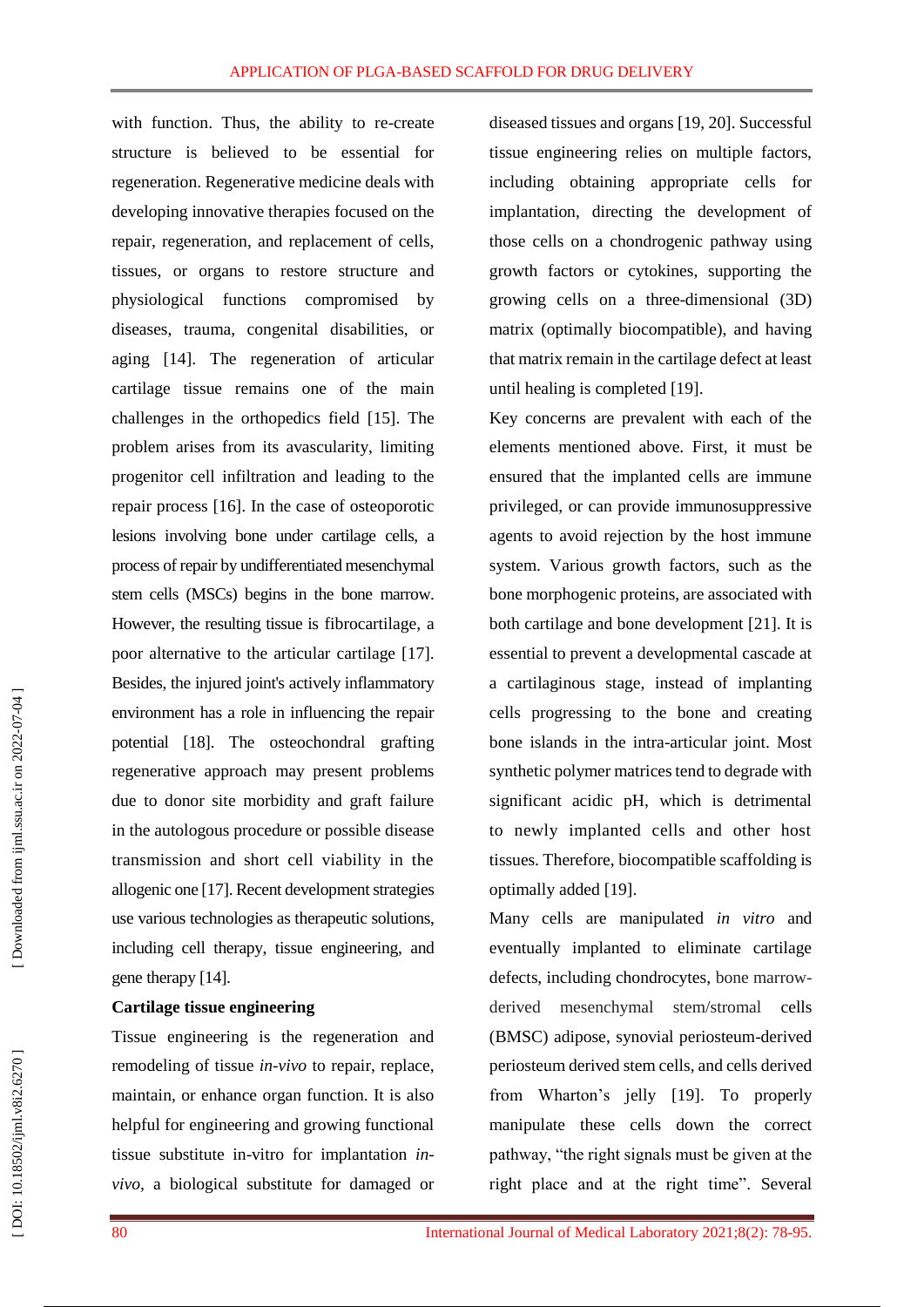growth factors are associated with cartilage regeneration but are not limited to them, bone morphogenetic protein 2, 4 and 7, growth and differentiation factor-5 (GDF-5), insulin-like growth factor -1 (IGF - 1 ), and transforming growth factor Beta (TGFβ ). These growth factors are introduced in various ways, including viral vectors, non -viral vectors, nuclear detachment, and direct delivery to the cell environment [20 ]. The 3 -D support structure is the final key to cartilage regeneration.

#### **Poly(lactic -co -glycolic) acid (PLGA) polymer**

The most generally used biodegradable synthetic polymers for 3 -D scaffolds in tissue engineering are saturated poly (α -hydroxy esters), including poly (lactic acid) (PLA) and poly (glycolic acid) (PGA), as well as PLGA copolymers [22 ]. The chemical properties of these polymers allow hydrolytic degradation through de -esterification. Once degraded, the monomer components of each polymer are removed by natural pathways. PGA is converted to metabolites or eliminated by other mechanisms, and PLA can be cleared through the tricarboxylic acid cycle. Due to these properties, the US FDA has approved PLA and PGA in biomedical products and devices such as destructive sutures. [23, 24 ]. PGA is a hydrophilic and highly crystalline polymer with a relatively fast degradation rate. Although structurally very similar to PGA, PLA exhibits different chemical, physical, and mechanical properties because of the presence of a pendant methyl group on the alpha carbon. Generally, the copolymer PLGA is preferred compared with its constituent homopolymers for the fabrication of bone and cartilage substitute

constructs, as PLGA offers superior control compared with degradation properties by varying the ratio between its monomers. PLGA, for instance, has a wide range of degradation rates, governed by the composition of chains, both hydrophobic/hydrophilic balance and Cristallinity [24, 25 ]. However, despite biocompatibility, the clinical application of PLGA for cartilage regeneration is impaired by weak conductivity and demonstrates the maximum mechanical properties for administration as load -bearing applications (Table 1). Hence, PLGA is mainly used in combination with other materials such as ceramics, bioactive glass or is opportunistically modified to make PLGA more biomimetic and increase cartilage regeneration [26 ]. PLGA is a linear copolymer that can be prepared at different ratios between its constituent monomers, lactic and glycolic acid (Figure 1) [27]. Depending on the ratio of lactide to glycolide used for the polymerization, different forms of PLGA can be obtained: these are usually identified regarding the monomers' ratio used (i.e., PLGA 50:50 identifies a copolymer consisted of 50% lactic acid and 50% glycolic acid) [2 8 ].

Different synthesis mechanisms are used to obtain PLGA, and the process parameters influence strongly the physicochemical characteristics of the end product. Among them, the solution poly -condensation of lactic and glycolic acid at temperatures above 120 °C under water -removal conditions allows the synthesis of PLGA with low molecular weight (MW < 10 kDa) [29, 30 ]. Unlike pure PLA and PGA show poor solubility's, PLGA can be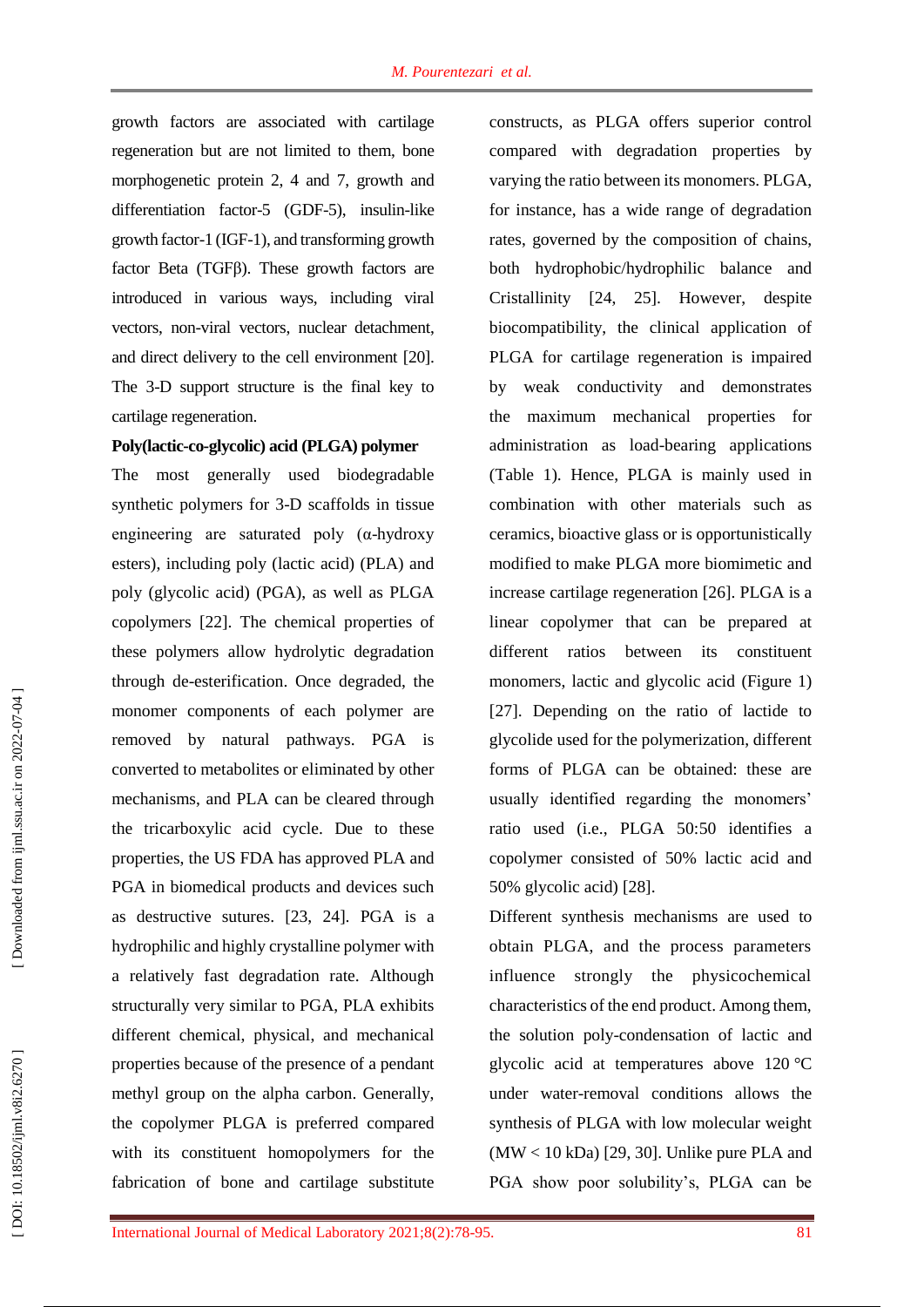dissolved by a wide range of common solvents, including chlorinated solvents, tetrahydrofuran, acetone, or ethyl acetate [31, 32 ] , and it can be processed into any shape and size and can encapsulate biomolecules of any size. The physical properties of PLGA have been shown to depend on various factors, including the initial molecular weight of the monomers, the LA: GA ratio, the time of exposure to water, and the storage temperature [33 ]. Table 1 shows the physicochemical properties and application of different PLGA materials characterized by different lactic: glycolic acid ratios [24 ] .

PLGA degrades by hydrolysis of its ester linkages, through bulk or heterogeneous erosion, in aqueous environments. In details,

four steps can be described during its degradation: (i) hydration: water penetrates the amorphous region and disrupts the van der Waals forces and hydrogen bonds, causing a decrease in the glass transition temperature; (ii) initial degradation: cleavage of covalent bonds, with a decrease in the molecular weight; (iii) constant degradation: carboxylic end groups auto catalyze the degradation process, and mass loss begins by massive cleavage of the backbone covalent bonds, resulting in loss of integrity; (iv) solubilization: the fragments are further cleaved to molecules that are soluble in the aqueous environment [34 ] . After the degradation, lactic and glycolic acid are formed as by -products.

Table 1. Properties of compounds and different percentages of polymers forming poly(lactic-co-glycolic) acid scaffolding

| <b>Polymer</b>                          | <b>Modulus</b><br>(GPa) | <b>Elongation</b><br>$(\%)$ | <b>Solvent</b>                                                            | <b>Crystallinity</b><br>$(\%)$ | <b>Degradation</b><br>time (weeks) |
|-----------------------------------------|-------------------------|-----------------------------|---------------------------------------------------------------------------|--------------------------------|------------------------------------|
| Poly(L-lactide)                         | 2.7                     | $\overline{\phantom{a}}$    | Benzene, tetrahydrofuran, dioxane                                         | 37                             | $12 - 18$                          |
| Poly(D,L-lactide)                       |                         | $3 - 10$                    | Methanol, dimethylformamide                                               | Amorphous                      | $11 - 15$                          |
| Poly(D,L-lactide<br>coglycolide) 85/15  | 2.0                     | $3 - 10$                    | Ethyl acetate, chloroform, acetone,<br>tetrahydrofuran                    | Amorphous                      | $5 - 6$                            |
| Poly(D,L-lactide-<br>coglycolide) 75/25 | 2.0                     | $3 - 10$                    | Ethyl acetate, chloroform, acetone,<br>dimethylformamide, tetrahydrofuran | Amorphous                      | $4 - 5$                            |
| Poly(D,L-lactide-<br>coglycolide) 50/50 | 2.0                     | $3 - 10$                    | Ethyl acetate, chloroform, acetone,<br>dimethylformamide, tetrahydrofuran | Amorphous                      | $1 - 2$                            |



Fig. 1. Hydrolysis of poly lactic-co-glycolic acid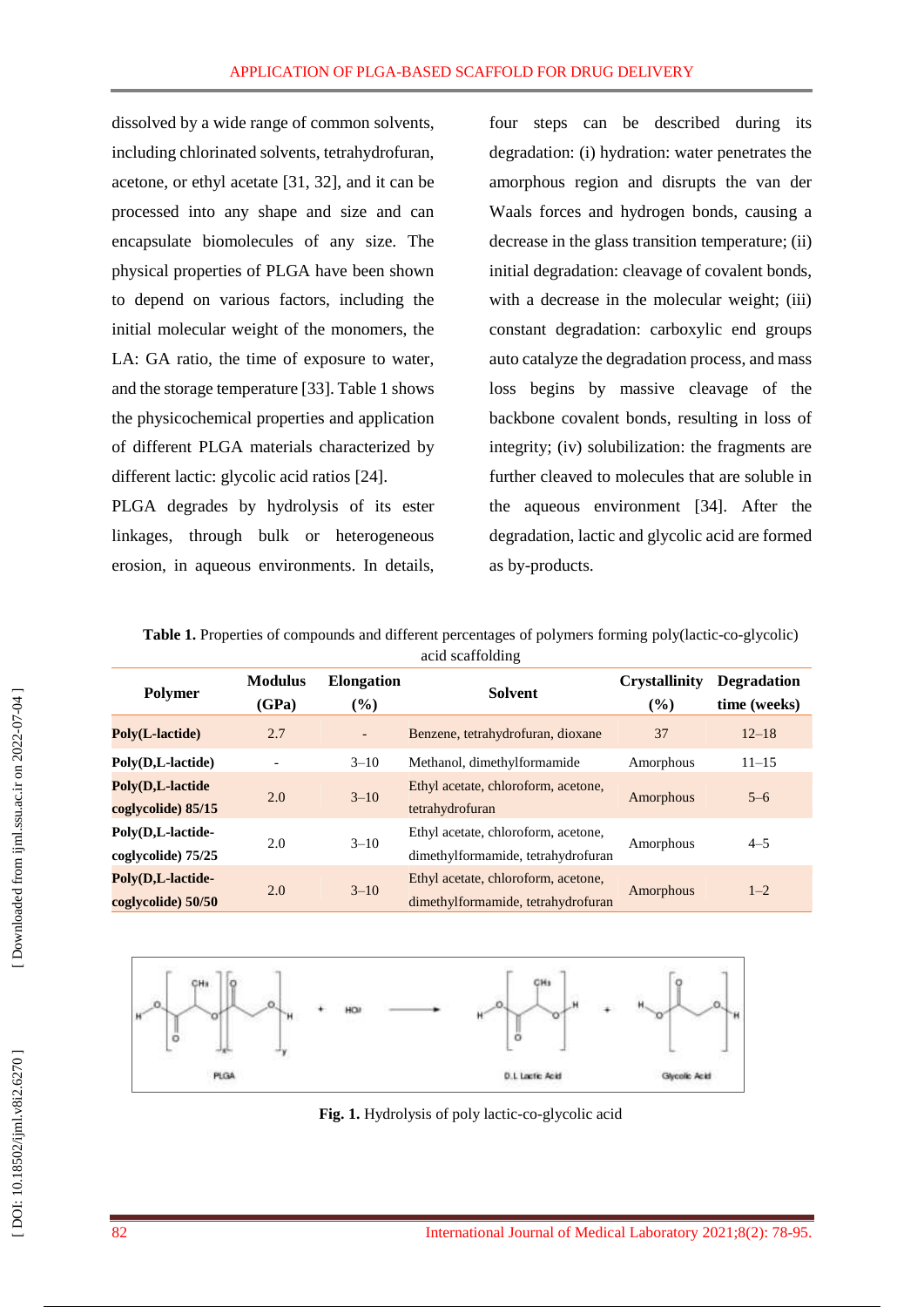The degradation rates can be influenced by different parameters: (i) the molecular weight: increasing the molecular weight of conventional PLGAs from 10 –20 to 100 kDa, degradation rates were reported to range from several weeks to several months; (ii) the ratio of lactic to glycolic acid: PLGA with a higher content of lactic is less hydrophilic, absorb less water and subsequently degrade more slowly, as a consequence of the presence of methyl side groups in PLA making it more hydrophobic than PGA. An exception to this rule is the copolymer 50:50, which exhibits the faster degradation; (iii) stereochemistry: mixtures of D and L lactic acid monomers are most commonly used for PLGA fabrication, as the rate of water penetration is higher in amorphous D, L regions, leading to accelerated PLGA degradation; and (iv) end-group functionalization: polymers that are end -capped with esters (as opposed to the free carboxylic acid) demonstrate longer degradation half -lives [35, 36 ] . Moreover, the shape of the device strongly affects PLGA degradation behavior depending on the accessibility of water. Besides, acidic surrounding media accelerate PLGA degradation due to autocatalysis [37 ]. For biomedical applications, PLGA has been used in various forms, such as porous scaffolds, microspheres, and nanospheres described in detail in the following paragraphs.

#### **PLGA porous scaffolds**

The scaffold is a 3 -D construction where the cells can attach properly and grow potentially [38]. Different kinds of biomaterial are used for constructing the scaffolds. The ideal

biomaterial should be biocompatible, non toxic, non -stimulatory of inflammatory cells, non -immunogenic [39 ]. It should also have some special appearance that supports the cell to stick together, reproduce, differentiate into characteristic phenotypes, such as mechanical support for cartilage -engineered tissue, and have pores that cause the release of nutrients and waste products. Moreover, these materials must be degradable and provide the reconstruction as new cartilage forms and remodel the principal structure. They must be resistant to decadence at physiological pH and body temperature [40, 41 ]. The perfect scaffold for cartilage tissue engineering is the one with high porosity and -to -pore interconnectivity. High porosity provides adequate space for *in -vitro* cell adhesion, w ith, and restructuring of cells  $[41]$ . ]. The interconnected porous organization facilitate migration, spread of physiological nutrients and gasses to the cells, and discharge metabolic waste and side-products from cells [42, 43]. Investigations of cartilage tissue engineering have been primarily focused on two loadings: straight confined or unconfined compression and hydrostatic pressure. The direct dynamic compression administered in chondrocyte seeded scaffolds usually generates enhanced ECM production and proliferation and improves the compressive characteristics of the engineered tissue [44 ]. The scaffolds needed for cartilage repair have been made using several types of materials with both natural and synthetic polymer bases in a variety of forms [45]. Synthetic polymers are mainly favored

Downloaded from ijml.ssu.ac.ir on 2022-07-04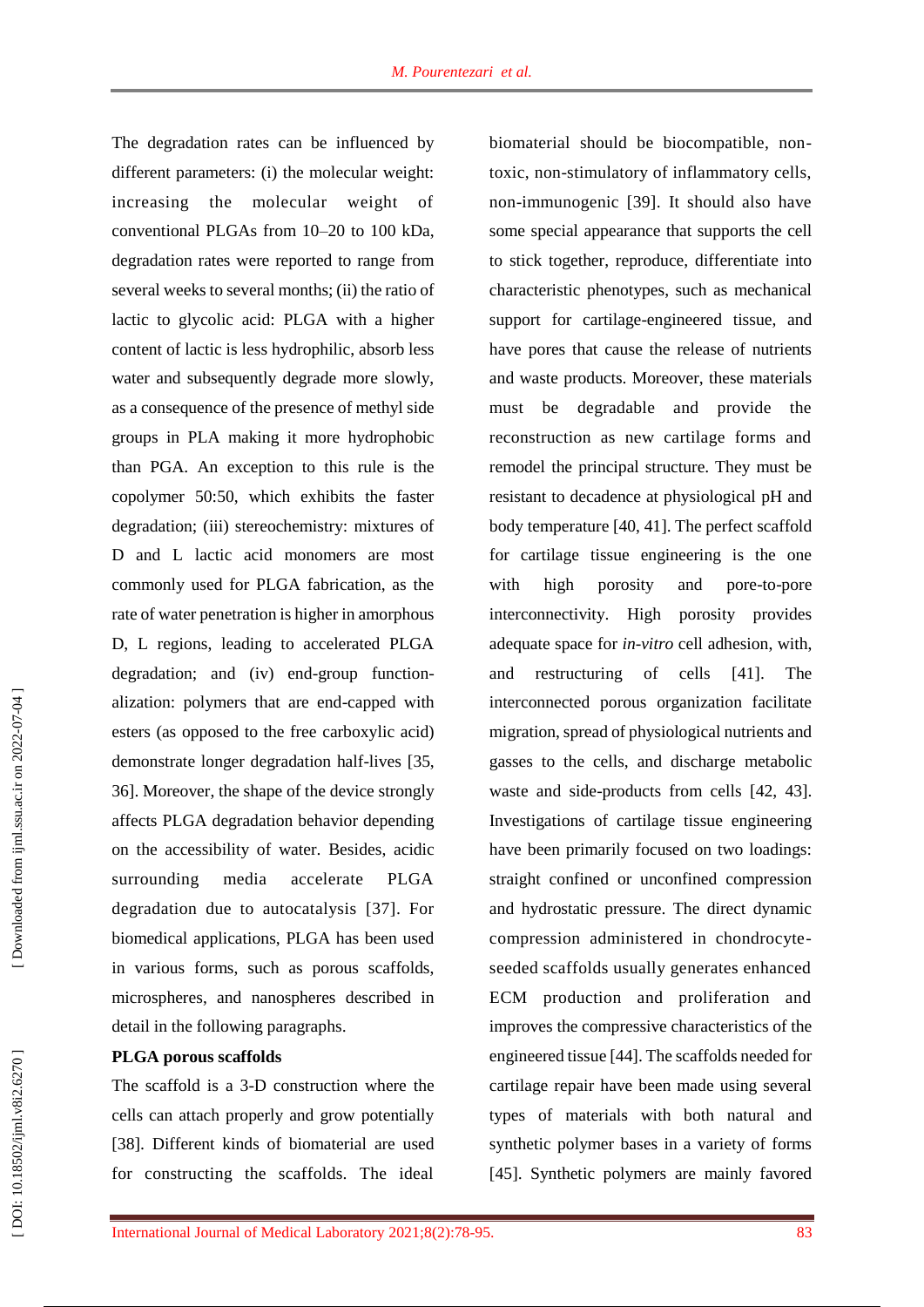because they are quite flexible in modifying the physical, mechanical, and chemical properties; consequently, the ultimate scaffold can be simply processed into the desired form and dimensions [22, 41 ]. A significant number of synthetic polymers have formerly been successfully incorporated into cartilage tissue engineering. At present, a small number of synthetic polymers are clinically evaluated for their potential use in cartilage repair. The principal disadvantage of the administration of artificial polymers is that their cells mostly do not maintain the chondrocyte phenotype and create a low -quality ECM [46 ]. On the other hand, natural polymers are cost -effective, environment -friendly, highly biodegradable, less toxic, and renewable, and take low manufacturing and disposal costs. Besides, they have essential control properties that greatly determine the success of cartilage tissue regeneration, including regeneration, biological signaling, cell response degradation, and cell adhesion [22 ].

#### **Produce 3 -D porous scaffolds**

#### **Solvent casting/particulate leaching**

One way to create pores involves using a water soluble porogen, such as salt (NaCl) [47 ]. The first step in this process is to dissolve the polymer ]Poly (l -lactic acid) (PLLA or PLGA) ] in chloroform or methylene chloride and then cast it onto a petri dish filled with the porogen. After evaporation of the solvent, the polymer/salt composite is leached in water for two days to remove the porogen. The amount of salt can control the resulting scaffold's porosity added, while the pore size is dependent on the size of the salt crystals [22 ]. With 70 weight percent salt and above, the pores exhibited high interconnectivity [48 ]. Foams fabricated in this manner have been used extensively with various cell types and have shown no adverse effects on new tissue formation [22, 49 ]. However, due to concerns that the side of the foam exposed to air had a different morphology (rougher) than that exposed to the petri dish, a modification of this technique has been developed [50, 51 ]. In this instance, the polymer composite components/compression salt is formed cylindrically at the right high melting point (PLLA) or glass transfer temperature (PLGA). Afterward, the cylinder is cut into thick discs before rinsing in water. It permits more accurate control of the thickness of the scaffold and enhances the uniformity of the floor plane.

However, polymer thermal degradation during the compression mold production stage can be a concern. Using particle washing methods, the researchers made pores of PLLA and PLGA scaffolding with a maximum porosity of 87% and porous wells using porous hydrocarbons as well as pores with a diameter of more than 100 micrometers. After combining the porogen and polymer (dissolved in methylene chloride or chloroform) in the dough, the composite is packaged in the Teflon form. The mold is immersed in a hydrocarbon solvent (pentane or hexane) to eliminate the wax without dissolving the PLLA / PLGA. The residual foam dries for a few days to extract any solvent. Using this technique, thick samples (maximum 2.5 cm) are created with intertwined pores. This method also permits incorporating the particle phase to the paste to enhance the stability or electrical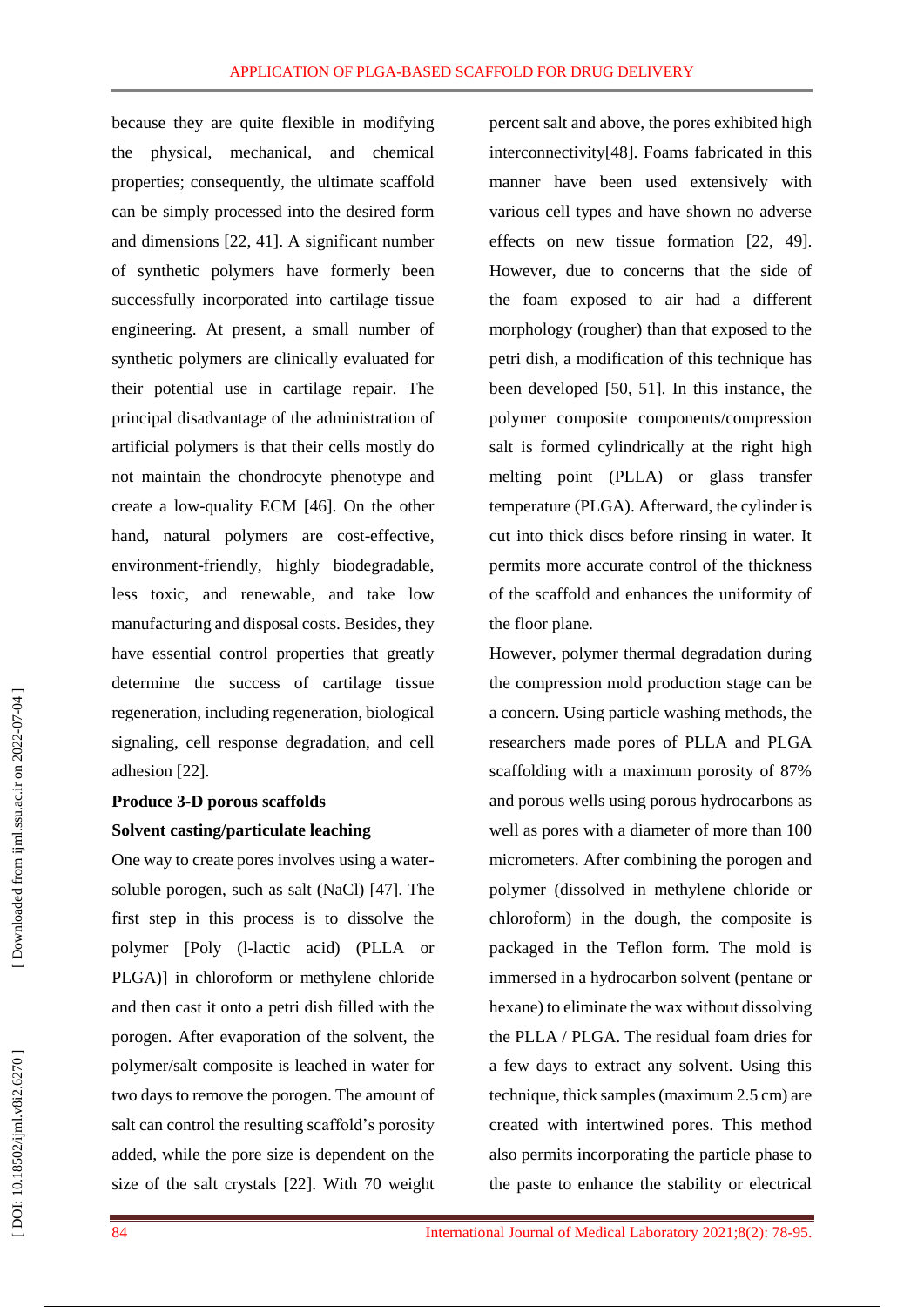conductivity of the definitive structure. With any procedure of pouring solvents/washing particles, organic solvents are used, which in many cases does not prevent the addition of drugs to scaffolding during fabrication. Besides, the rinsing stage for water -soluble porogen outstandingly enhances scaffold provision time. However, in applications where prefabricated cell polymer structures are appropriate, promising results using a wide range of cell types makes these scaffolds very appealing [52 ] .

#### **Gas foaming**

To eliminate the need for organic solvents in the pore -making process, a new technique involving gas as a porogen has been introduced. The process begins with solid discs of PGA, PLLA, or PLGA using compression molding with a heated mold. The discs are placed in a chamber and exposed to high-pressure  $CO<sup>2</sup> (5.5)$ MPa) for three days, at which time the pressure is rapidly decreased to atmospheric pressure. Porosities of up to 93% and pore sizes of up to 100 µm can be obtained using this technique, but the pores are largely unconnected, especially on the surface of the scaffold [52 ]. While this fabrication method requires no leaching step and uses no harsh chemical solvents, the high temperatures involved in the disc formation prohibit the incorporation of cells or bioactive molecules, and the unconnected pore structure makes cell seeding and migration within the foam difficult [52, 53 ]. Researchers recently developed another approach to using gas as a porogen. This technique includes both gas foaming and particulate leaching aspects [54 ]. Ammonium bicarbonate is added to the polymer solution in methylene chloride or chloroform. The resulting mixture is very sticky and can be formed by hand or with a mold. The solvent is then evaporated, and the composite or vacuum is dried or immersed in warm water. Drying the vacuum causes the ammonium bicarbonate to reach excellent condition, while immersion in water leads to the simultaneous evolution of the gas and the washing of the particles. The second method is preferred because it does not cause non -polar outer skin, as seen in dried vacuum scaffolding. Using this method, a porosity of 90% and a 200 -500 micrometers hole are obtained [52 ] .

#### **Phase separation**

Additional techniques proposed for the fabrication of porous polymer scaffolds are based on the concepts of phase separation rather than an incorporation of a porogen. They include emulsification/freeze -drying [55 ] and liquid -liquid phase separation [56 ]. PLGA is dissolved in methylene chloride, and then distilled water is added to emulsify. The polymer/water mixture is poured into the mold and extinguished by placing it in liquid nitrogen. After extinguishing, the scaffolds are dried at -55 ˚ C and used to remove scattered water and polymer solvents. Large porosity scaffolds (up to 95%), but small pores [13 -35 micrometers) are made using this technique [52]. They depend on parameters such as the ratio of the polymer solution to the water and the viscosity of the emulsion because these values affect the stability of the emulsion before it is extinguished [55 ]. Therefore, with further adjustment, it is possible that pore size could be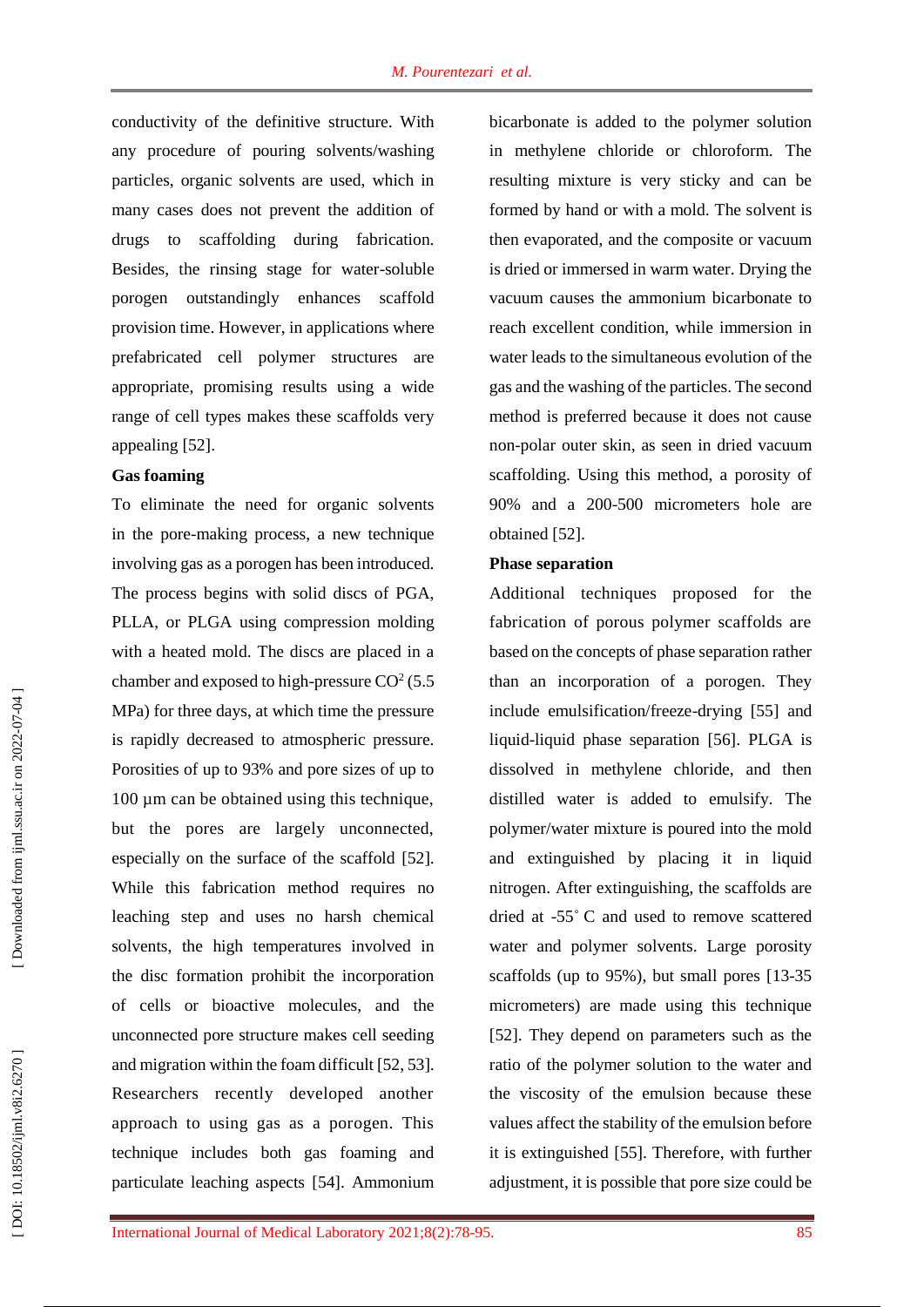increased. However, although this technique is advantageous as it does not require an extra washing/leaching step, using organic solvents remains a concern for the inclusion of cells and bioactive molecules. This, combined with the small pore sizes obtained, indicates that this fabrication method currently has limited usefulness in the field of tissue engineering [52]. Both PLLA and PLGA scaffolds have been formulated using this technique [57, 58 ]. This section reviews the characteristics of the PLGA scaffold along with the growth factors and the cells involved in cartilage tissue engineering (Table 2).

#### **PLGA composite/hybrid scaffold**

PLGA, which belongs to one of the synthetic scaffolds, has been widely investigated to serve as

the substitute for tissue regeneration and approved by the Food and Drug Administration (FDA) of the United State for certain clinical applications. However, PLGA does not present a favorable surface for cell adhesion, proliferation, and differentiation because of the hydrophobic surface properties and lack of specific cell recognizable signals [64]. To overcome this drawback, an alternative approach is to create a hybrid scaffold using a multifunctional biological protein and PLGA. Because the hybrid scaffold can be used to create a biomimetic cellular environment by balancing the structural and bio functional elements, the advent of a biosynthetic hybrid scaffold signifies a major achievement in tissue engineering [22, 65].

| Author                   | Year | <b>Scaffolds</b><br>type | lactide/<br>glycolide<br>ratio | <b>Fabrication</b><br><b>PLGA</b><br><b>Scaffold</b> | <b>Growth factor</b>                                   | Model/<br><b>Cells</b>                                                    | <b>Outcome</b>                                                                                                                                                                                                                                              |
|--------------------------|------|--------------------------|--------------------------------|------------------------------------------------------|--------------------------------------------------------|---------------------------------------------------------------------------|-------------------------------------------------------------------------------------------------------------------------------------------------------------------------------------------------------------------------------------------------------------|
| <b>Uematsu K</b><br>[59] | 2005 | <b>PLGA</b>              | Not stated SC/PL               |                                                      | CM                                                     | $In-vivo/$<br>rabbit BMSCs                                                | Provided architectural support and cue<br>to differentiate the MSCs to hyaline<br>cartilage                                                                                                                                                                 |
| Park J<br>[60]           | 2011 | <b>PLGA</b>              | 75:25                          | SC/PL                                                | $CM+$<br>$d$ examethasone+ $in$ -vivo/<br>$TGF-\beta1$ | in-vitro-<br>hADSCs                                                       | Chondrogenic<br>differentiation<br>of<br>hADSCs in vitro without chondrogenic<br>Maintained<br>chondrogenic<br>factors.<br>$\sigma$ f<br>differentiation<br>hADSCs<br>in<br>subcutaneous pockets of athymic mice                                            |
| <b>Zhang Y</b><br>$[57]$ | 2012 | <b>PLGA</b>              | Not stated PS                  |                                                      | CM                                                     | $in-vitro-$<br>$in-vivo/$<br>Porcine<br>chondrocytes                      | Formed thicker cartilage with a more<br>homogeneous<br>structure,<br>stronger<br>mechanical<br>property,<br>higher<br>and<br>cartilage matrix, scaffolds showed better<br>cartilage formation in terms of size, wet<br>weight, and homogeneity in nude mice |
| <b>Caminal M</b><br>[61] | 2016 | <b>PLGA</b>              | 50:50<br>75:25                 | SC/PL                                                | CM                                                     | $in-vivo/$<br>bovine<br>chondrocytes,<br><b>BMSCs</b> and<br><b>ADSCs</b> | BM emerges as a preferential source of<br>MSC for novel cartilage resurfacing<br>therapies of osteochondral defects using<br>PLGA scaffolds.                                                                                                                |
| Paduszynski P<br>[62]    | 2016 | <b>PLGA</b>              | 85:15                          | SC/PL                                                | $CM + TGF-\beta3$                                      | $in-vitro/$<br>Wharton's<br>jelly MSCs                                    | increase of the genes expression Coll II<br>and AGG, the chondrogenic capacity of<br>WJ-MSCs                                                                                                                                                                |
| Zhao CF<br>[63]          | 2019 | <b>PLGA</b>              | 75:25                          | Not stated                                           | $CM+$ Icariin                                          | $In-vivo/$<br>rabbit<br>chondrocytes                                      | PLGA and Icariin maintained<br>the<br>functional morphology of articular<br>cartilage and inhibited the resorption of<br>subchondral bone trabeculae                                                                                                        |

| Table 2. Overview of investigated PLGA scaffold in cartilage tissue engineering |  |  |  |  |
|---------------------------------------------------------------------------------|--|--|--|--|
|                                                                                 |  |  |  |  |

SC/PL= Solvent casting/ particle leaching; PS: Phase separation; CM= Chondrogenic medium; BMSCs= Bone marrow stem cells; hADSCs= Human adipose-derived stem cells; ADSCs= Adipose-derived stem cells; TGFβ= Transforming growth factor Beta

Downloaded from ijml.ssu.ac.ir on 2022-07-04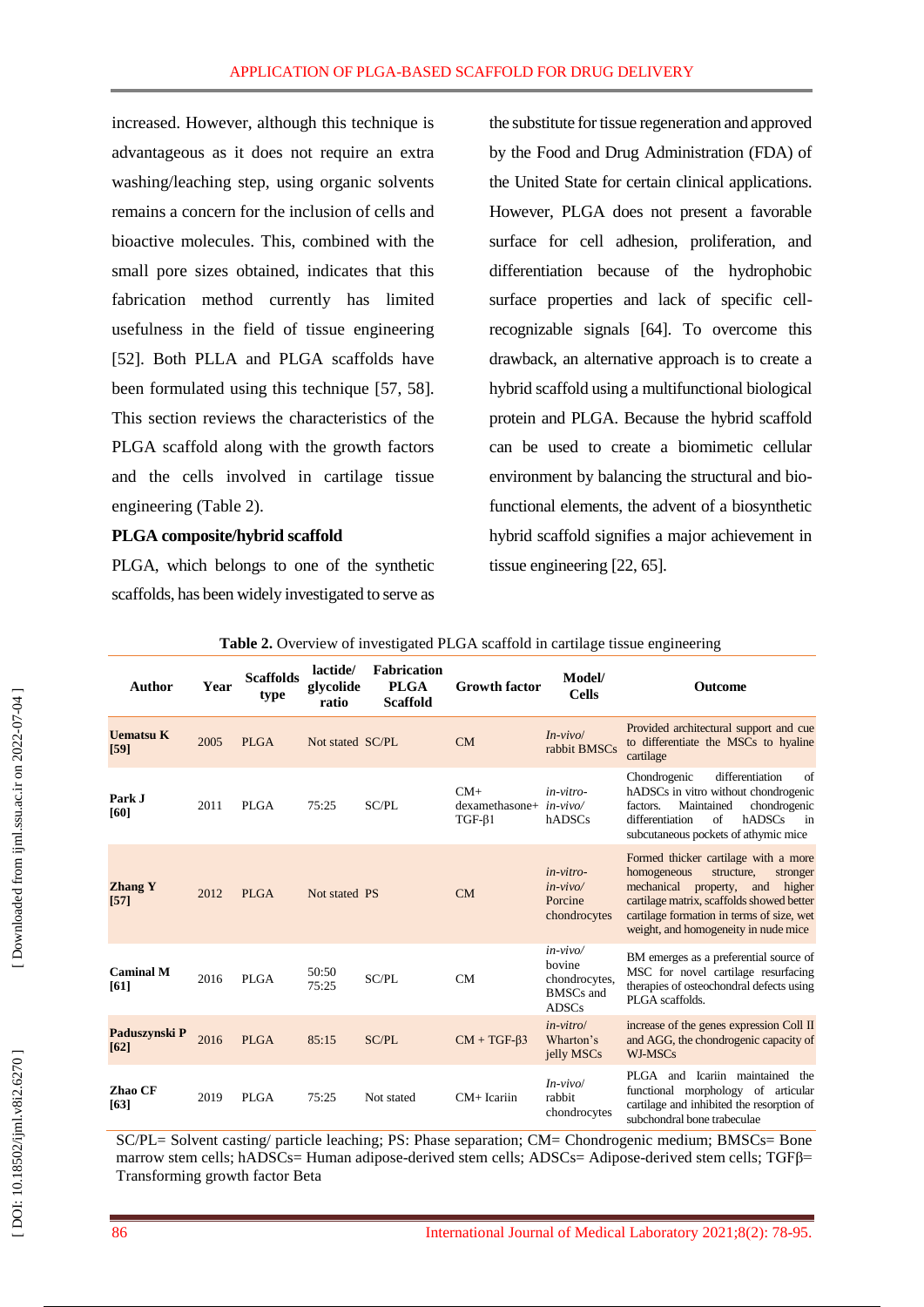| Table 3. Overview of investigated PLGA composite scaffold in cartilage tissue engineering. |
|--------------------------------------------------------------------------------------------|
|                                                                                            |

| <b>Author</b>           | Year | <b>Scaffolds</b><br>type                                          | glycolide<br>ratio | Lactide/ Fabrication<br>PLGA<br>scaffold | Growth<br>factor                                                                                                  | <b>Model</b><br>cells                | Outcome                                                                                                                                                                                                                    |
|-------------------------|------|-------------------------------------------------------------------|--------------------|------------------------------------------|-------------------------------------------------------------------------------------------------------------------|--------------------------------------|----------------------------------------------------------------------------------------------------------------------------------------------------------------------------------------------------------------------------|
| Yoo HS.<br>[67]         | 2005 | PLGA/<br>Hyaluronic acid                                          | 50:50<br>65:35     | GF/ particle<br>leaching                 | <b>CM</b>                                                                                                         | In-vitro/<br>Bovine<br>chondrocytes  | Enhanced cellular attachment, an increase of the<br>glycosaminoglycan and total collagen                                                                                                                                   |
| Wei Y<br>[68]           | 2009 | PLGA/fibrin                                                       | 50:50              | $low-$<br>temperature CM<br>deposition   |                                                                                                                   | in-vitro-<br>in-vivo/<br>Rabbit ASCs | Enhanced cellular viability, increase production<br>of Coll II and proteoglycans, promoted cartilage<br>regeneration                                                                                                       |
| <b>Xue D</b><br>$[69]$  | 2010 | PLGA/<br>nanohydroxyapa<br>tite                                   | Not stated         | <b>PS</b>                                | CM                                                                                                                | $in-vivo/$<br><b>Rat BMSCs</b>       | Repair defect areas                                                                                                                                                                                                        |
| Wang W<br>[70]          | 2010 | PLGA/fibrin                                                       | 75:25              | <b>GPL</b>                               | $CM + TGF-$<br>$\beta$ 1                                                                                          | $In-vivo/$<br>rabbit BMSCs           | the cartilage-specific<br>Increase of<br>genes,<br>differentiation of BMSCs to chondrocytes,<br>osteochondral restoration                                                                                                  |
| <b>Zheng Q</b><br>[71]  | 2010 | PLGA/fibrin                                                       | Not stated         | traditional<br>freeze-dried              | CM                                                                                                                | In-vitro/<br>rat BMSCs               | Reinforced the fibrin scaffolds and maintained<br>their interspace improved cell proliferation                                                                                                                             |
| Wang W<br>[72]          | 2011 | PLGA/fibrin                                                       | 75:25              | <b>GPL</b>                               | <b>CM</b>                                                                                                         | In-vitro/<br>rabbit<br>Chondrocytes  | Maintaining phenotype, an increase of the GAG<br>secretion                                                                                                                                                                 |
| Dai W<br>$[73]$         | 2013 | PLGA/collagen                                                     | 90:10              | SC/PL                                    | CM                                                                                                                | $In-vivo/$<br>bovine<br>chondrocytes | Increase of the cartilaginous extracellular<br>matrices such as Coll II and AGG enhanced the<br>Production of GAGs into the subcutaneous sites<br>of nude mice                                                             |
| Li B<br>$[74]$          | 2013 | PLGA/fibrin                                                       | 75:25              | <b>GPL</b>                               | $CM+poly$<br>(ethylene)<br>oxide)-b-<br>$poly(L-$<br>lysine<br>$TGF-\beta1$<br>plasmid<br><b>DNA</b><br>complexes | $In-vivo/$<br>rabbit BMSCs           | Increase of cartilage age-specific genes, increase<br>of the GAG secretion, restoration of the full-<br>thickness cartilage defects                                                                                        |
| <b>Hong HJ</b><br>(75]  | 2014 | PLGA/fibrin/<br>hyaluronan                                        | Not stated         | <b>PS</b>                                | CM                                                                                                                | $In-vivo/$<br>rabbit<br>Chondrocytes | Tracheal reconstruction, favorable mechanical<br>and functional recovery                                                                                                                                                   |
| Sharifian Z<br>$[49]$   | 2016 | PLGA/<br>Hyaluronic acid                                          | 48:52              | SC/PL                                    | $CM+$<br>Avocado/<br>Soybean                                                                                      | in-vitro/<br>hADSCs                  | Increase of the SOX9, AGG, and Coll gene<br>expression                                                                                                                                                                     |
| <b>Guo W</b><br>[58]    | 2018 | PLGA/articular<br>cartilage<br>extracellular<br>matrix<br>(ACECM) | 70:30              | <b>PS</b>                                | CM                                                                                                                | $In-vivo/$<br>rabbit BMSCs           | defects<br>could<br>Cartilage<br>be<br>completely<br>regenerated, MSC/scaffold constructs enhanced<br>the structure-specific regeneration of hyaline<br>cartilage in a rabbit model                                        |
| <b>JES</b><br>$[47]$    | 2018 | PLGA/duck's<br>feet collagen                                      | Not stated         | SC/PL                                    | CM                                                                                                                | $In-vivo/$<br>mice<br>chondrocytes   | positive impact on the maintenance of cell<br>proliferation, increase of the glycosaminoglycan<br>accumulation                                                                                                             |
| Ahma T<br>[76]          | 2018 | PLGA/<br>atelocollagen                                            | 65:35              | SC/PL                                    | CM                                                                                                                | $In-vitro/$ rabbit<br>chondrocytes   | An increase of the ECM secretion, promoted<br>better cartilaginous tissue formation                                                                                                                                        |
| Hashemibeni B<br>$[22]$ | 2019 | PLGA/fibrin                                                       | 48:52              | SC/PL                                    | $CM+$<br>Avocado/<br>Soybean<br>$MC+TGF-$<br>$\beta$ 3                                                            | $In-vitro/$<br>hADSCs                | ASU can induce chondrogenesis in hADSCs in<br>PLGA/ fibrin scaffold. Increase of unique<br>markers of hyaline cartilage and reduce<br>hypertrophic and fibrosis markers compared to<br>the growth factor of TGF- $\beta$ 3 |
| Gorji M<br>$[77]$       | 2020 | PLGA/Fibrin<br>nanoparticles                                      | 50:50              | SC/PL                                    | CM<br>$^{+}$<br>$Icariin+$<br>$TGF-\beta3$                                                                        | $In-vitro/$<br>hADSCs                | Increase of the cartilaginous-specific gene<br>expression, a decrease of the Coll I gene<br>expression, differentiation of hADSCs to<br>chondrocytes                                                                       |

SC/PL= Solvent casting/ particle leaching; GF: Gas foaming, PS= Phase separation; GPL= Gelatin porogen leaching; CM= Chondrogenic medium; BMSCs= Bone marrow stem cells; hADSCs= Human adipose-derived stem cells; ADSCs= Adiposederived stem cells; TGFβ= Transforming growth factor Beta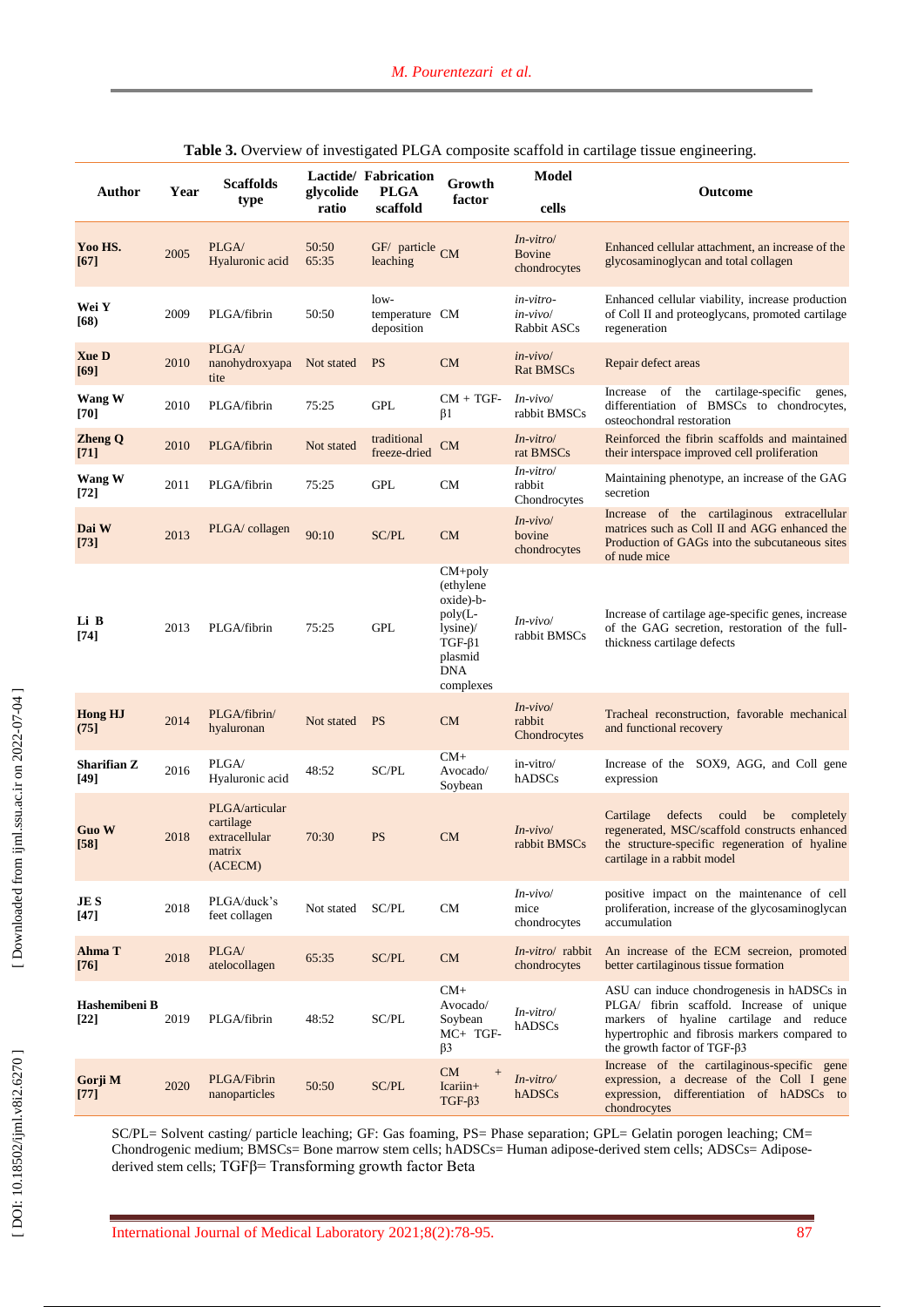The defects of natural and synthetic polymers can be compensated by using composite scaffolds made of two or more polymers and functionalization of the polymers that provide proper conditions for cartilage regeneration. Composites create an amalgamation of different features of various polymers to control biodegradation, cell adhesion, proliferation, and differentiation [43, 45, 66 ]. This section reviews the specifications of composite/hybrid scaffolds based on PLGA, along with growth factors and cells in cartilage tissue engineering (Table 3).

#### **PLGA -based drug delivery devices**

Drugs and proteins are the fastest growing class of drugs used to control properties, reduce toxicity, and reduce the risk associated with treatment. However, the stability and delivery challenges associated with these agents have limited the number of marketed products. Maintaining an adequate shelf-life of peptide and protein drugs often requires solid -state formulation to limit hydrolytic degradation reactions [78 ]. Prescribing peptides and proteins may also require injectable formulations to prevent gastrointestinal damage and transient metabolism, while the short half-lives of peptides and proteins may require injectable formulations that reduce the dose frequency. To avoid the inconvenient surgical insertion of large implants, injectable biodegradable and biocompatible PLGA particles (microspheres, microcapsules, nanocapsules, nanospheres) could be employed for controlled -release dosage forms [79 ]. Drugs formulated in such polymeric devices are released either by diffusion through the polymer barrier, or by erosion of the polymer material, or by combining both diffusion and erosion mechanisms. In addition to its biocompatibility, drug compatibility, suitable biodegradation kinetics, and mechanical properties, PLGA can be easily processed and fabricated in various forms and sizes [80 ]. There are several techniques for making nanoparticles, such as: solvent evaporation (single emulsion process and double emulsion process) [81, 82 ], phase separation [83 ], and spray drying [84 ]. Topical therapy through intra -articular injection is a good strategy because osteoarthritis only affects the joints. However, when small molecular drugs enter the intra -articular space, they are easily and quickly eliminated by blood and lymph vessels. Many drugs were hydrophobic molecules and were classified into category II or IV using Bio - Drug Classification System [85 ]. The crystal suspension system is formed in the intra -articular space and provides the risk of crystal deposition and crystalline sinusitis. Therefore, a suitable drug delivery system for these drugs was needed to increase solubility and increase their retention time in the joint cavity [86 ] . Biodegradable and bioeliminable materials have been engineered to prepare drug delivery systems for intra articular injection. It has a great diversity of benefits, including but not limited to enhancing the stability of encapsulated drugs, decreasing toxicity, reducing adverse effects, improving pharmacokinetics, and targeting specific sites [87 -89].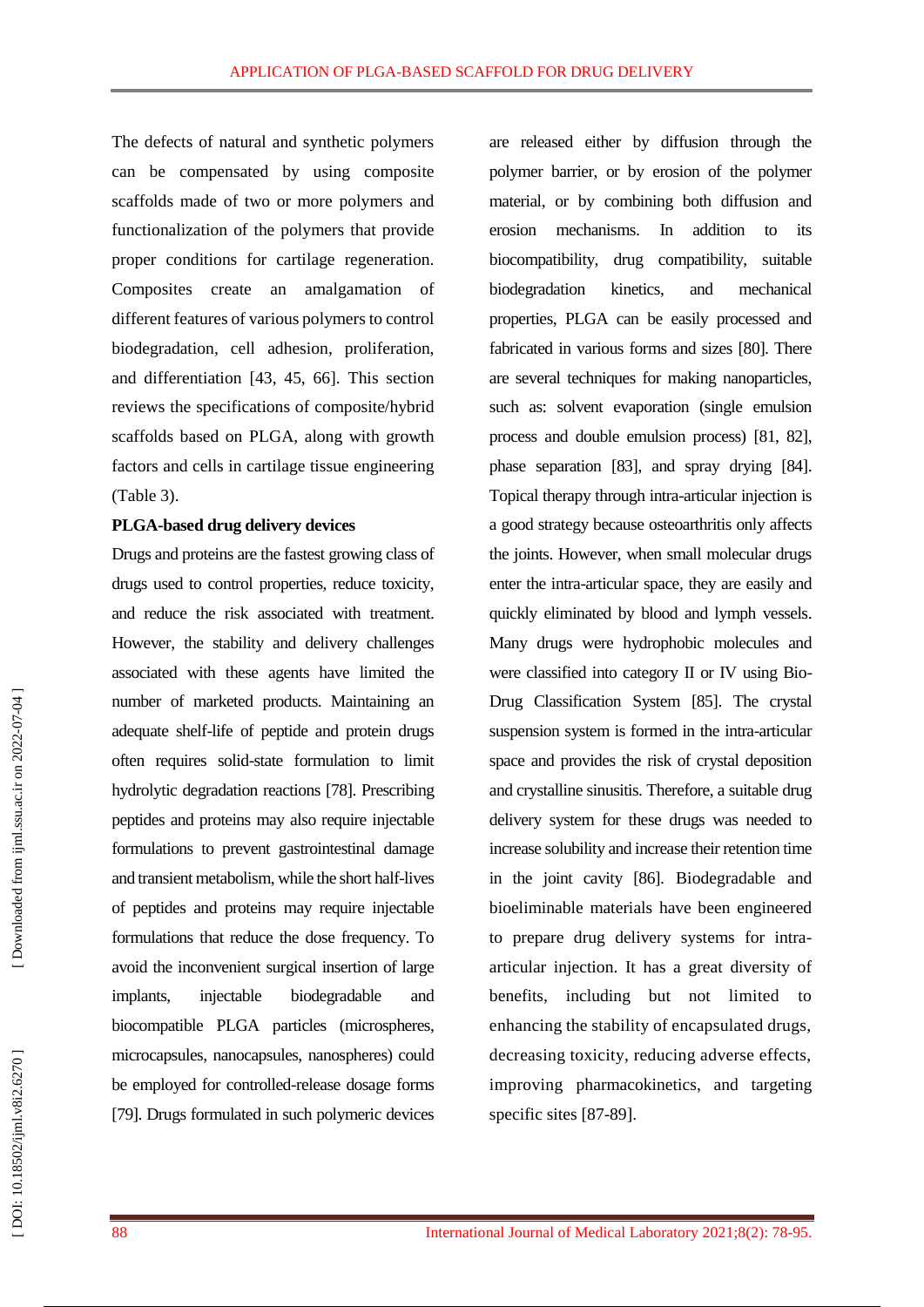| Author                                    | Year     | <b>Type</b><br><b>DDS</b>                     | lactide/<br>glycolide<br>ratio | <b>Particle</b><br>diameter | Preparation<br>technique                                        | Drug                                                                   | Model/Cell                                                              | Outcome                                                                                                                                                                                                                                                                                                 |
|-------------------------------------------|----------|-----------------------------------------------|--------------------------------|-----------------------------|-----------------------------------------------------------------|------------------------------------------------------------------------|-------------------------------------------------------------------------|---------------------------------------------------------------------------------------------------------------------------------------------------------------------------------------------------------------------------------------------------------------------------------------------------------|
| <b>Tuncay M</b><br>[91]                   | 2000     | <b>PLGA</b><br>MS                             | 50:50                          | $5 - 10$                    | None stated                                                     | Diclofenac                                                             | Rabbit<br>chondrocytes/<br>Ovalbumin/FCA-<br>induced arthritis<br>model | No significant difference was<br>found in the PLGA MS<br>group compared to the<br>control group                                                                                                                                                                                                         |
| <b>Sibel B</b><br>[92]                    | 2001 MS/ | <b>PLGA</b><br>albumin                        | 50:50                          | 10                          | Solvent evaporation                                             | Naproxen                                                               | Rabbit<br>chondrocytes/<br>induced arthritis<br>model                   | PLGA is promising for an<br>Ovalbumin/FCA- effective cure of mono-<br>articular arthritis in rabbits                                                                                                                                                                                                    |
| Eijiro H<br>[93]                          | 2002     | <b>PLGA</b><br>MS<br><b>PLGA</b><br><b>NS</b> | 50:50                          | 265<br>26.5                 | emulsion solvent<br>diffusion                                   | Fluoresceinamine Rat-joint cavity                                      |                                                                         | PLGA nanospheres should<br>be more suitable for delivery<br>to inflamed synovial tissue<br>than microspheres; PLGA<br>particulate systems with<br>biocompatibility in the joint<br>can provide local-therapy<br>action in joint disease in a<br>different manner depending<br>on the size of the system |
| Eijiro H<br>[94]                          | 2002     | <b>PLGA</b><br><b>NS</b>                      | 50:50                          | 300-490                     | emulsion solvent<br>diffusion                                   | Betamethasone                                                          | Rabbit antigen-<br>induced arthritic<br>model                           | Prolonged pharmacological<br>efficacy in the joints of<br>arthritic rabbits.                                                                                                                                                                                                                            |
| Fernández-<br><b>Carballido A</b><br>[95] | 2004     | PLGA<br>MS                                    | 50:50                          | 39-69                       | solvent evaporation                                             | Ibuprofen,<br>Labrafil                                                 | In-vitro                                                                | Labrafil modulates the<br>release rate of donor-acceptor<br>substances such as ibuprofen.                                                                                                                                                                                                               |
| <b>Sun-Woong K</b><br>[96]                | 2005     | PLGA<br>MS                                    | 50:50                          | $30 - 80$                   | oil-water emulsion<br>and solvent<br>extraction-<br>evaporation | None                                                                   | Rabbit<br>chondrocytes/<br>mouse<br>subcutaneous                        | An increase of the collagen<br>and GAG. This scaffold may<br>be useful to regenerate<br>cartilaginous tissue.<br>PLGA MS/fibrin can                                                                                                                                                                     |
| <b>Haiguang Z</b><br>$[97]$               | 2009     | <b>PLGA</b><br>MS/fibrin                      | 85:15                          | $70 - 100$                  | emulsion solvent<br>evaporation                                 | NH <sub>2</sub>                                                        | In-vitro/<br>Rabbit<br>Chondrocytes                                     | improve the elastic modulus<br>of the scaffold while has no<br>side effect on the cell<br>proliferation and GAG<br>secretion.                                                                                                                                                                           |
| Nicoleta B<br>[98]                        | 2009     | PLGA<br>MS                                    | 75:25                          | $1 - 10$                    | Not stated                                                      | Dexamethasone/<br>super<br>paramagnetic<br>iron oxide<br>nanoparticles | Mouse<br>subcutaneous                                                   | Biocompatible, uptake of 1<br>and 10<br>um particles, prolonged<br>action of magnetic particles                                                                                                                                                                                                         |
| <b>Zhang Z</b><br>[99]                    | 2011     | PLGA<br><b>MS</b>                             | Not stated 7.47                |                             | Solvent solid-in-oil-<br>in-water emulsion                      | Lornoxicam                                                             | Rabbit, Rat                                                             | PLGA MS is used to deliver<br>lornoxicam following intra-<br>articular administration for<br>enhancing targeting<br>efficiency.                                                                                                                                                                         |
| Rajalakshmanan<br>E [100]                 | 2012     | PLGA<br>MS                                    | 65:35                          | 51-85                       | Not stated                                                      | Parathyroid<br>hormone                                                 | Rat<br>papain-induced<br>ОA                                             | Suppressing papain-induced<br>OA changes, improved GAG<br>and Col II levels                                                                                                                                                                                                                             |
| Amélie G<br>[101]                         | 2012     | <b>PLGA</b><br>MS                             | Not stated 10-30               |                             | Double emulsion                                                 | Clonidine                                                              | In-vitro                                                                | Possible to incorporate small<br>hydrophilic drug in PLGA                                                                                                                                                                                                                                               |
| <b>Zhipeng C</b><br>$[102]$               | 2014     | <b>PLGA</b><br>NP in<br>MS/<br><b>PVA</b>     | 50:50                          | 12.38                       | Oil-water emulsion                                              | <b>Brucine</b>                                                         | Rat                                                                     | PLGA NP in MS decreases<br>the burst releasse and<br>improves retention in vivo,<br>the feasibility of using NiMs<br>to slow down the burst<br>release, and increases the<br>retention of therapeutic<br>agents in articular joints.                                                                    |
| <b>Niazvand F</b><br>$[87]$               | 2017     | <b>PLGA</b><br><b>NPs</b>                     | 50:50                          | 100-200                     | Solvent solid-in-oil-<br>in-water emulsion                      | Curcumin                                                               | MIA-induced<br>OA rat                                                   | Increasing the articular<br>cartilage of curcumin-treated<br>animals prevented the<br>structural changes of articular<br>cartilage osteoarthritis.                                                                                                                                                      |
| Sum X<br>[103]                            | 2018 MS/ | <b>PLGA</b><br>collagen                       | 75:25                          | $27 - 55$                   | Double emulsion-<br>solvent evaporation                         | Ketogenic                                                              | In-vitro/<br>Mouse BMSCs                                                | Promoting BMSCs<br>proliferation, cartilage tissue<br>regeneration, and integration<br>between the repaired and<br>surrounding cartilages                                                                                                                                                               |

#### **Table 4.** The micro and nanoscale particles applied for cartilage repair

International Journal of Medical Laboratory 2021 ; 8 ( 2):78 -95. 89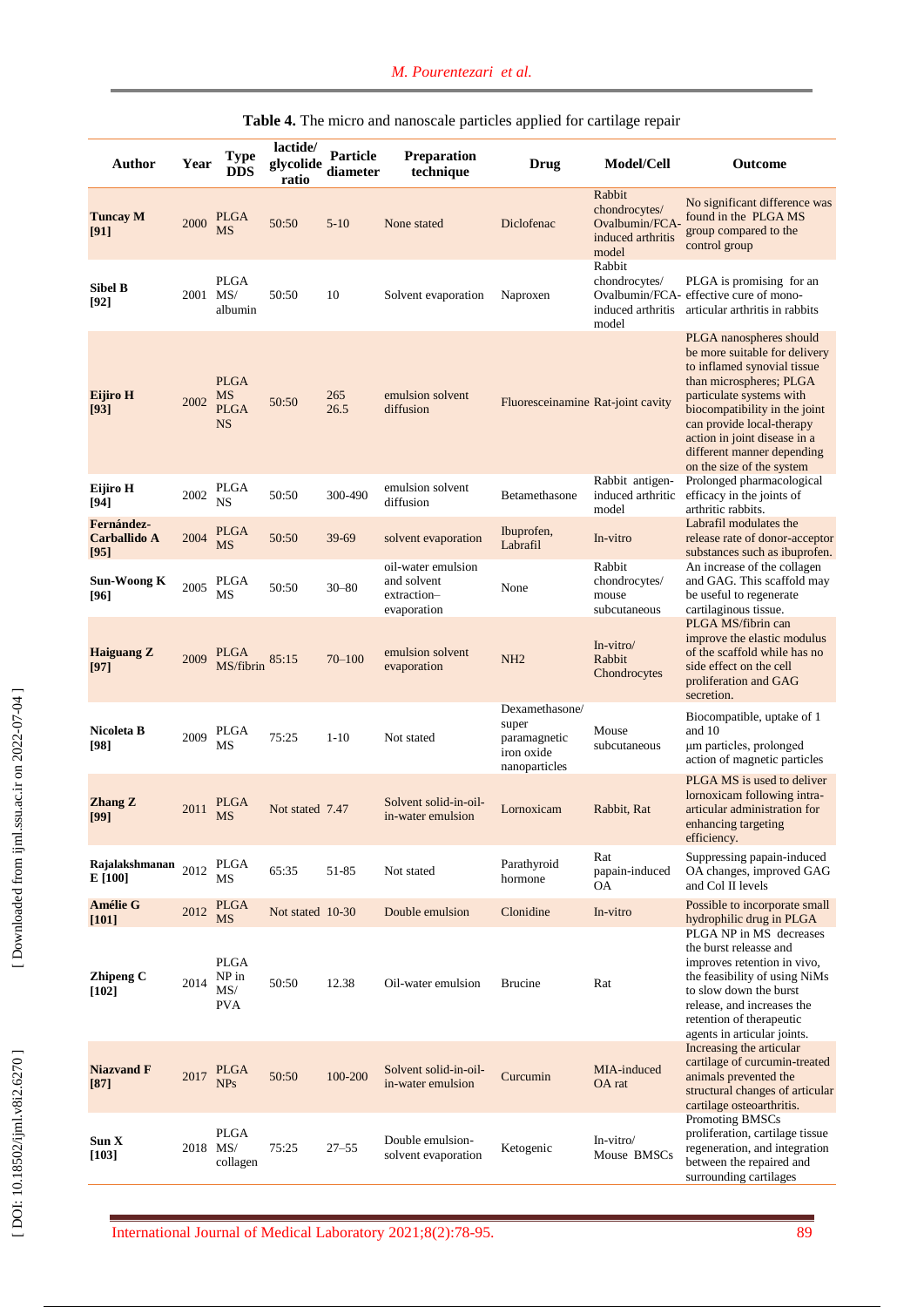| <b>Shin HJ</b><br>[104] |      | 2020 PLGA      | 50:50 | Not stated  | Emulsification/solvent<br>evaporation  | siRNA p47phox          | Human<br>chondrocytes/<br>MIA-induced<br>OA rat | siRNA p47phox that is<br>introduced with poly (D, L-<br>lactic-co-glycolic acid)<br>(PLGA) nanoparticles<br>$(p47phox \, si \, NPs) can$<br>alleviate chondrocyte cell<br>death by reducing ROS<br>production. |
|-------------------------|------|----------------|-------|-------------|----------------------------------------|------------------------|-------------------------------------------------|----------------------------------------------------------------------------------------------------------------------------------------------------------------------------------------------------------------|
| Shin HJ<br>[105]        |      | 2020 PLGA      | 50:50 | Not stated  | Emulsification/<br>solvent evaporation | p66shc-siRNA           | Human<br>chondrocytes/<br>MIA-induced<br>OA rat | Decreasing mitochondrial<br>dysfunction-induced cartilage<br>damage                                                                                                                                            |
| <b>Brown S</b><br>[90]  | 2020 | PLGA<br>NP/PVA | 50:50 | $260 - 290$ | Oil-water emulsion                     | Cationic<br>surfactant | <b>Bovine</b><br>Collagenase<br>OA model        | NPs designed to passively<br>target cartilage by tuning<br>physicochemical properties<br>to improve the localization of<br>injectable therapeutics                                                             |

PLGA= Poly (lactic-co-glycolic) acid; MP= Microparticle; MS= Microspheres; NP= Nanoparticles, NS= Nanospheres; FCA = Ovalbumin/F'reund's Complete Adjuvant P@96252

As a delivery carrier, PLGA is suitable for a wide range of biomolecules and can control substance release behaviors [90]. In this section, several PLGA and interesting drugs have been tested as drug delivery systems (DDS) for cartilage repair and osteoarthritis therapy, and their advantages and disadvantages will be discussed (Table 4).

# **Conclusions**

In this study, fictitious approaches, mechanical properties, laboratory degradation, and modification of PLGA scaffolding are highlighted. These confidants are significant for seed and cell adhesion, ECM secretion, and regeneration of tissue. The *in -vivo* characterization of PLGA scaffolds and corresponding cell responses are still rather limited. In summary, much progress for PLGA porous scaffolds, a specific physical form of medical material, has been achieved in the latest decade and the development of regenerative medicine. Future research may concentrate more on a fundamental study on cell -material interaction, detailed evaluation of potentially positive and negative effects, scaffolding, efficient and practical modifi cations based on those insights, and many considerations toward disparate clinical applications.

PLGA polymers appear to be an excellent DDS for the controlled administration of drugs, peptides, and proteins due to their biocompatibility and biodegradability. In general, PLGA degradation and drug secretion can be accelerated by greater hydrophobicity, increased chemical interactions between hydrolyzed groups, lower crystallization, and higher volume -to -device ratio. All these factors must be considered to regulate the mechanism of drug destruction and secretion for a given program. Besides, studies show that PLGA can be easily formed in drug carrying devices on all scales, for example, as nanospheres, as microspores, and even as implants with a size of millimeters. They can block a wide range of drugs, peptides, or proteins. Existing DDSs are being optimized and, new DDSs are still being developed. It appears that the ideal DDS for the remedy of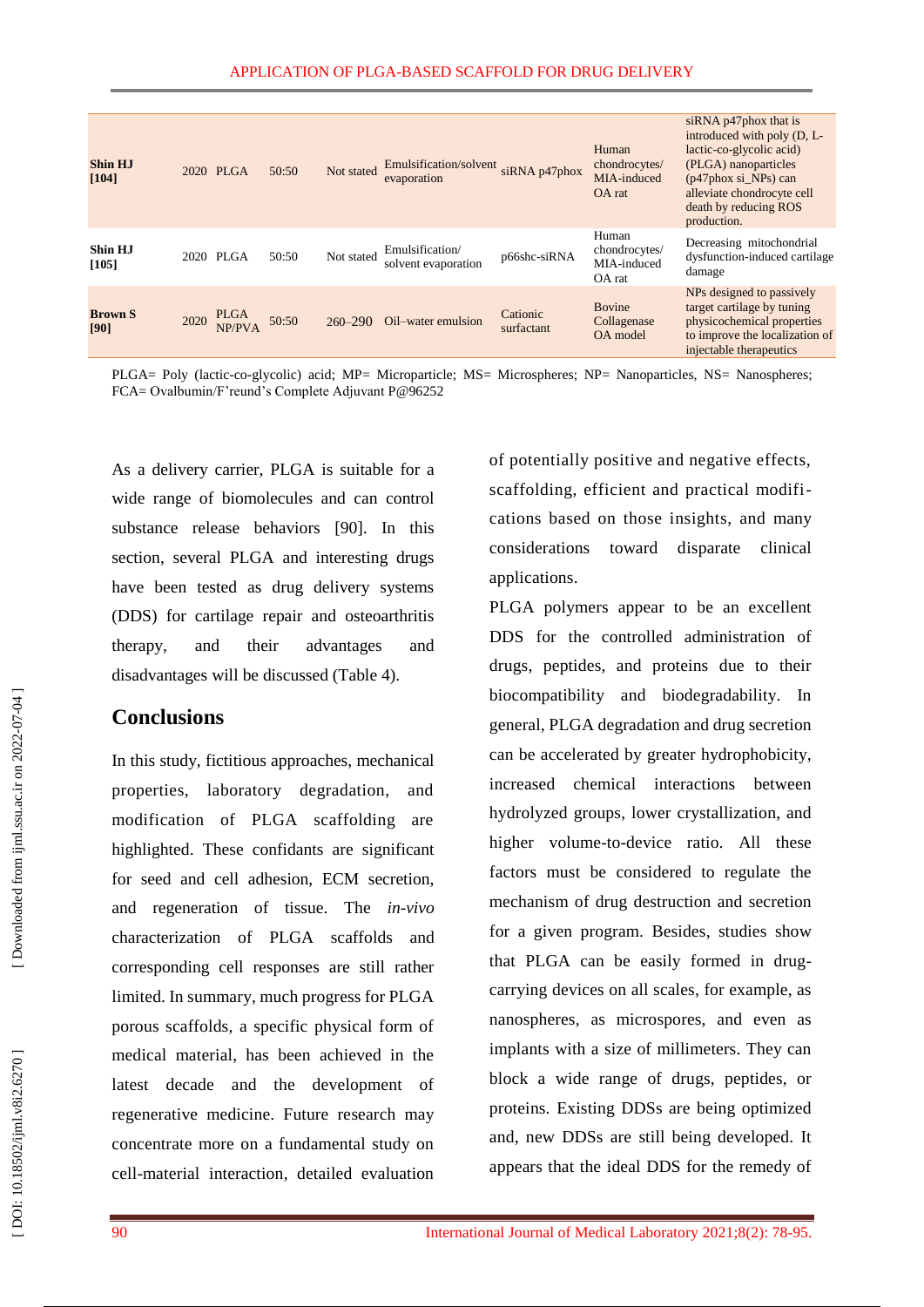intra -articular osteoarthritis has not yet been found. However, many obstacles have been considered in producing DDS care and performance for the clinical utilization of cartilage. Given the evolution of DDS and the increase in the number of drugs that may be released from DDS, more clinical trials are

## **References**

- [1]. Wachsmuth L, Söder S, Fan Z, Finger F, Aigner T. Immunolocalization of matrix proteins in different human cartilage subtypes. Histol . Histopathol . 2006; 21(5): 477 -85
- [ 2]. Naba A, Clauser KR, Ding H, Whittaker CA, Carr SA, Hynes RO. The extracellular matrix: Tools and insights for the "omics" era. Matrix Biology 2016; 49(1) : 10 -24.
- [ 3]. Krishnan Y, Grodzinsky AJ. Cartilage diseases. Matrix Biology 2018; 71(1) : 51 -69.
- [ 4]. Poole AR, Kojima T, Yasuda T, Mwale F, Kobayashi M, Laverty S. Composition and structure of articular cartilage: a template for tissue repair. Clinical Orthopaedics and Related Research 2001; 391(391): 26 -33.
- [ 5]. Eyre DR, Weis MA, Wu J -J. Articular cartilage collagen: an irreplaceable framework. Eur Cell Mater. 2006; 12(1): 57-63.
- [ 6]. Roseti L, Desando G, Cavallo C, Petretta M, Grigolo B. Articular cartilage regeneration in osteoarthritis. Cells 2019; 8(11): 1305 -321.
- [ 7]. Valdes AM, Stocks J. Osteoarthritis and ageing. European Medical Journal Rheumatology 2018; 3(1): 116 -23.
- [ 8]. Thomas AC, Hubbard -Turner T, Wikstrom EA, Palmieri-Smith RM. Epidemiology of posttraumatic osteoarthritis. Journal of Athletic Training 2017; 52(6): 491 -96.
- [ 9]. Berenbaum F, Griffin TM, Liu ‐Bryan R. Metabolic regulation of inflammation in osteoarthritis. Arthrit Rheumatol. 2017; 69(1): 9-21.
- [10]. Lementowski PW, Zelicof SB. Obesity and osteoarthritis. American Journal of Orthopedics - Belle Mead . 2008; 37(3): 148 -51.
- [11]. Jiménez G, Cobo-Molinos J, Antich C, López-Ruiz E. Osteoarthritis: Trauma vs Disease. Adv Exp Med Biol. 2018; 1059: 63 -83 .
- [12]. Punzi L, Galozzi P, Luisetto R, Favero M, Ramonda R, Oliviero F, et al. Post -traumatic arthritis: overview on pathogenic mechanisms and role of inflammation. RMD open 2016; 2(2): 279.

expected to be performed to address the need

for osteoarthritis treatment with DDS.

## **Conflict of Interest**

The authors have no conflicts of interest to declare that are relevant to the content of this article.

### **Acknowledgment**

The authors thank all the contributors of the Department of Anatomy and Molecular Biology, University of Medical Sciences, Yazd, Iran.

- [13]. Burguera EF, Gato Calvo L, Pereira CR, Garcia F, Magalhaes J. Regenerative medicine approaches for osteoarthritis. Osteoarthritis; SM Group: Oklahoma, USA. 2016: 1 -15.
- [14]. Dzobo K, Thomford NE, Senthebane DA, Shipanga H, Rowe A, Dandara C, et al. Advances in regenerative medicine and tissue engineering: Innovation and transformation of medicine. Stem Cells Int . 2018; 1(1): 1 -24.
- [15]. Zhang W, Ouyang H, Dass CR, Xu J. Current research on pharmacologic and regenerative therapies for osteoarthritis. Bone Research 2016; 4(1): 1 -14.
- [16]. Jiang Y, Tuan RS. Origin and function of cartilage stem/progenitor cells in osteoarthritis. Nat Rev Rheumatol. 2015; 11(4): 206 -12.
- [17]. Roseti L, Grigolo B. Host environment: Scaffolds and signaling (Tissue Engineering) articular cartilage regeneration: Cells, scaffolds, and growth factors. Bio -orthopaedics: Springer 2017: 87 -103.
- [18]. Francioli S, Cavallo C, Grigolo B, Martin I, Barbero A. Engineered cartilage maturation regulates cytokine production and interleukin -1β response. Clinic Orthopaedic Relat Res . 2011; 469(10): 2773 -784.
- [19]. Han F, Wang J, Ding L, Hu Y, Li W, Yuan Z, et al. Tissue engineering and regenerative medicine: achievements, future, and sustainability in Asia. Front Bioengin Biotechnol. 2020; 8(1) : 1 -35.
- [20]. Kessler MW, Grande DA. Tissue engineering and cartilage. Organogenesis 2008; 4(1): 28 -32.
- [21]. Chubinskaya S, Hurtig M, Rueger DC. OP 1/BMP -7 in cartilage repair. International Orthopaedics 2007; 31(6): 773 -81.
- [22]. Hashemibeni B, Mardani M, Valiani A, Pourentezari M, Anvari M, Yadegari M, et al. Effects of avocado/soybean on the chondro genesis of human adipose -derived stem cells cultured on polylactic -co -glycolic acid/fibrin hybrid scaffold. J App Biotechnol Rep . 2019; 6(4): 145 -50.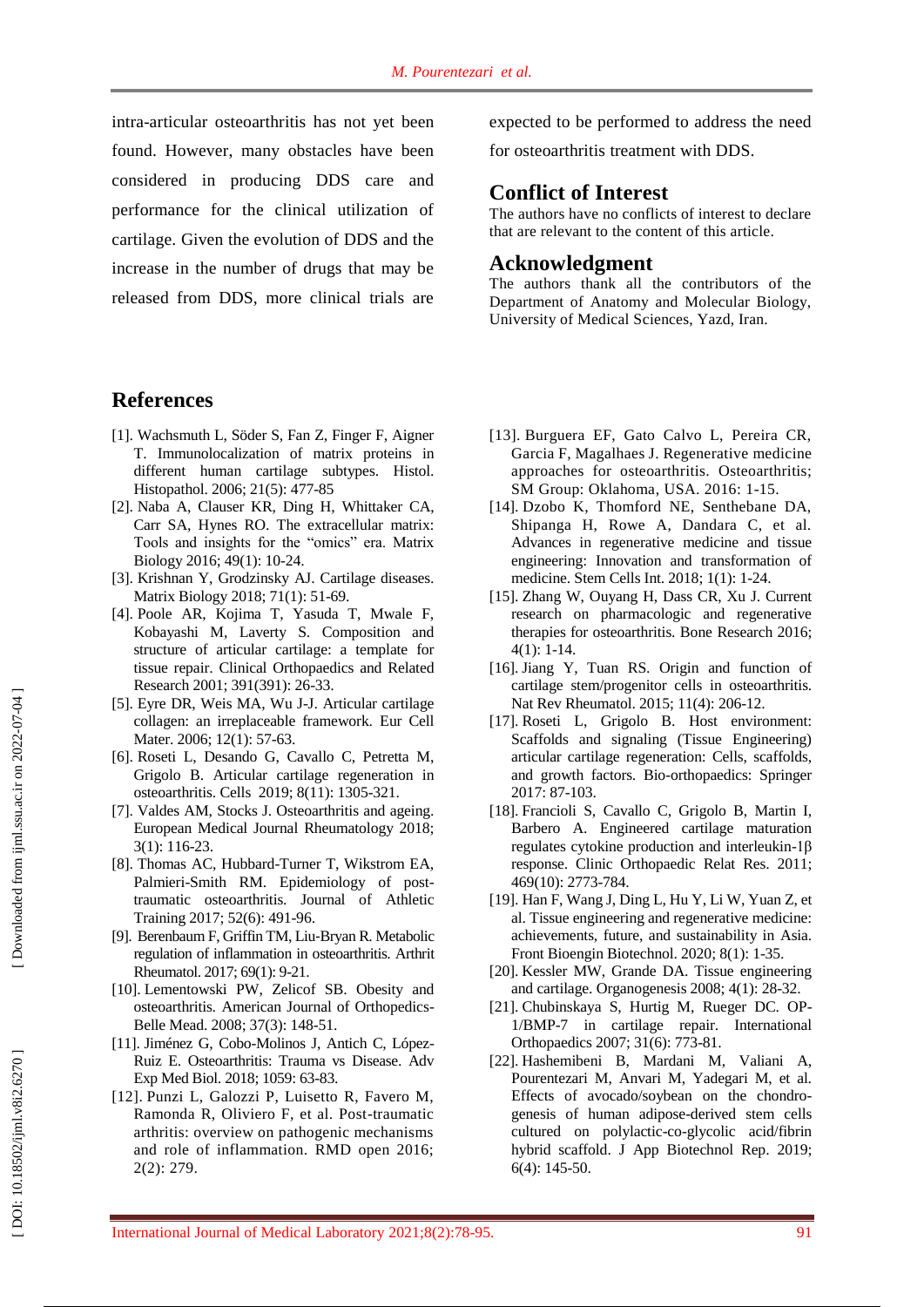- [23]. Jagur -Grodzinski J. Biomedical application of functional polymers. Reactive Functional Polymers 1999; 39(2): 99 -138.
- [24]. Gentile P, Chiono V, Carmagnola I, Hatton PV. An overview of poly (lactic -co -glycolic) acid (PLGA) -based biomaterials for bone tissue engineering. Int J Mol Sci. 2014; 15(3): 3640-659.
- [25]. Lanao RPF, Jonker AM, Wolke JG, Jansen JA, van Hest JC, Leeuwenburgh SC. Physicochemical properties and applications of poly (lactic -co glycolic acid) for use in bone regeneration. Tissue Engineering Part B: Reviews 2013; 19(4): 380 - 90.
- [26]. Tavakoli E, Mehdikhani -Nahrkhalaji M, Hashemi -Beni B, Zargar -Kharazi A, Kharaziha M. Preparation, characterization and mechanical assessment of poly -co -glycolide)/ hyaluronic acid/fibrin/bioactive glass nano composite scaffolds for cartilage tissue engineering applications. Procedia Mat Sci . 2015; 11: 124 - 30.
- [27]. Tavakoli E, Mehdikhani -Nahrkhalaji M, Sarafbidabad M. Poly (lactic -co -glycolic) acid (plga) -based compounds for articular cartilage regeneration. J Rep Pharmaceutic Sci . 2016; 5(2): 94 -103.
- [28]. Makadia HK, Siegel SJ. Poly lactic -co -glycolic acid (PLGA) as biodegradable controlled drug delivery carrier. Polymers 2011; 3(3): 1377 - 397.
- [29]. Zhou S, Deng X, Li X, Jia W, Liu L. Synthesis and characterization of biodegradable low molecular weight aliphatic polyesters and their use in protein ‐delivery systems. J App Polymer Sci. 2004; 91(3): 1848-856.
- [30]. Wang ZY, Zhao YM, Wang F, Wang J. Syntheses of poly (lactic acid-co-glycolic acid) serial biodegradable polymer materials via direct melt polycondensation and their characterization. J Appl Polymer Sci. 2006; 99(1): 244- 52.
- [31]. Prakapenka AV, Bimonte -Nelson HA, Sirianni RW. Engineering poly (lactic -co glycolic acid)(PLGA) micro -and nano -carriers for controlled delivery of 17β -estradiol. Ann Biomed Engineer. 2017; 45(7): 1697 - 709.
- [32]. Ansari MJ, Alshahrani SM. Nano -encapsulation and characterization of baricitinib using poly lactic -glycolic acid co co-polymer. Saudi Pharmaceutic J. 2019; 27(4): 491 -501.
- [33]. Houchin M, Topp E. Physical properties of PLGA films during polymer degradation. J App Polymer Sci. 2009; 114(5): 2848-854.
- [34]. Engineer C, Parikh J, Raval A. Review on hydrolytic degradation behavior of biodegradable polymers from controlled drug delivery system. Trends in Biomaterials Artificial Organs 2011; 25(2): 79 -85.
- [35]. Wu XS, Wang N. Synthesis, characterization, biodegradation, and drug delivery application of biodegradable lactic/glycolic acid polymers. Part II: biodegradation. Journal of Biomaterials Science, Polymer Edition 2001; 12(1): 21 -34.
- [36]. Lu L, Peter SJ, Lyman MD, Lai H -L, Leite SM, Tamada JA, et al. In vitro degradation of porous poly (L -lactic acid) foams. Biomaterials 2000; 21(15): 1595 - 605.
- [37]. Washington MA, Balmert SC, Fedorchak MV, Little SR, Watkins SC, Meyer TY. Monomer sequence in PLGA microparticles: Effects on acidic microclimates and in vivo inflammatory response. Acta Biomaterialia 2018; 65(2) : 259 -71.
- [38]. Chan B, Leong K. Scaffolding in tissue engineering: general approaches and tissue specific considerations. Euro Spine J. 2008; 17(4): 467 - 79.
- [39]. Rahman MS, Rana MM, Spitzhorn LS, Akhtar N, Hasan MZ, Choudhury N, et al. Fabrication of biocompatible porous scaffolds based on hydroxyapatite/collagen/chitosan composite for restoration of defected maxillofacial mandible bone. Progress Biomat . 2019; 8(3): 137 - 54.
- [40]. Ahmed TA, Hincke MT. Strategies for articular cartilage lesion repair and functional restoration. Tissue Engineering B: Reviews 2010; 16(3): 305 - 29.
- [41]. Ahmadi F, Giti R, Mohammadi -Samani S, Mohammadi F. Biodegradable scaffolds for cartilage tissue engineering. Galen Med J . 2017; 6(2): 70 -80.
- [42]. Stoop R. Smart biomaterials for tissue engineering of cartilage. Injury 2008; 39(1): 77 -87.
- [43]. Yadegari M, Hashemibeni B, Pourentezari M, Tavakoli E, Anvari M, Valiani A, et al. Evaluation of the mechanical characteristics of PLGA and PLGA/fibrin Scaffolds in providing an appropriate environment for viability and growth of human adipose -derived stem cells. Eur J Analytic Chem . 2018; 13(4): 151 - 59
- [44]. Bian L, Fong JV, Lima EG, Stoker AM, Ateshian GA, Cook JL, et al. Dynamic mechanical loading enhances functional properties of tissue -engineered cartilage using mature canine chondrocytes. Tissue Engineer A . 2010; 16(5): 1781 - 790.
- [45]. Hashemibeni B, Pourentezari M, Valiani A, Zamani M, Mardani M. Effect of icariin on the chondrogenesis of human adipose derived stem cells on poly (lactic -co -glycolic) acid/fibrin composite scaffold. Int J Adv Biotechnol Res . 2017; 8(2): 595 -605.
- [46]. Chen G, Sato T, Ushida T, Hirochika R, Shirasaki Y, Ochiai N, et al. The use of a novel PLGA fiber/collagen composite web as a scaffold for engineering of articular cartilage tissue with adjustable thickness. Journal of Biomedical Materials Research Part A . 2003; 67(4): 1170 - 180.
- [47]. Song JE, Tripathy N, Cha SR, Jeon SH, Kwon SY, Suh DS, et al. Three -dimensional duck's feet collagen/PLGA scaffold for chondrification: role of pore size and porosity. Journal of Biomaterials science, Polymer edition 2018; 29(7-9): 932-941.

DOI: 10.18502/ijml.v8i2.6270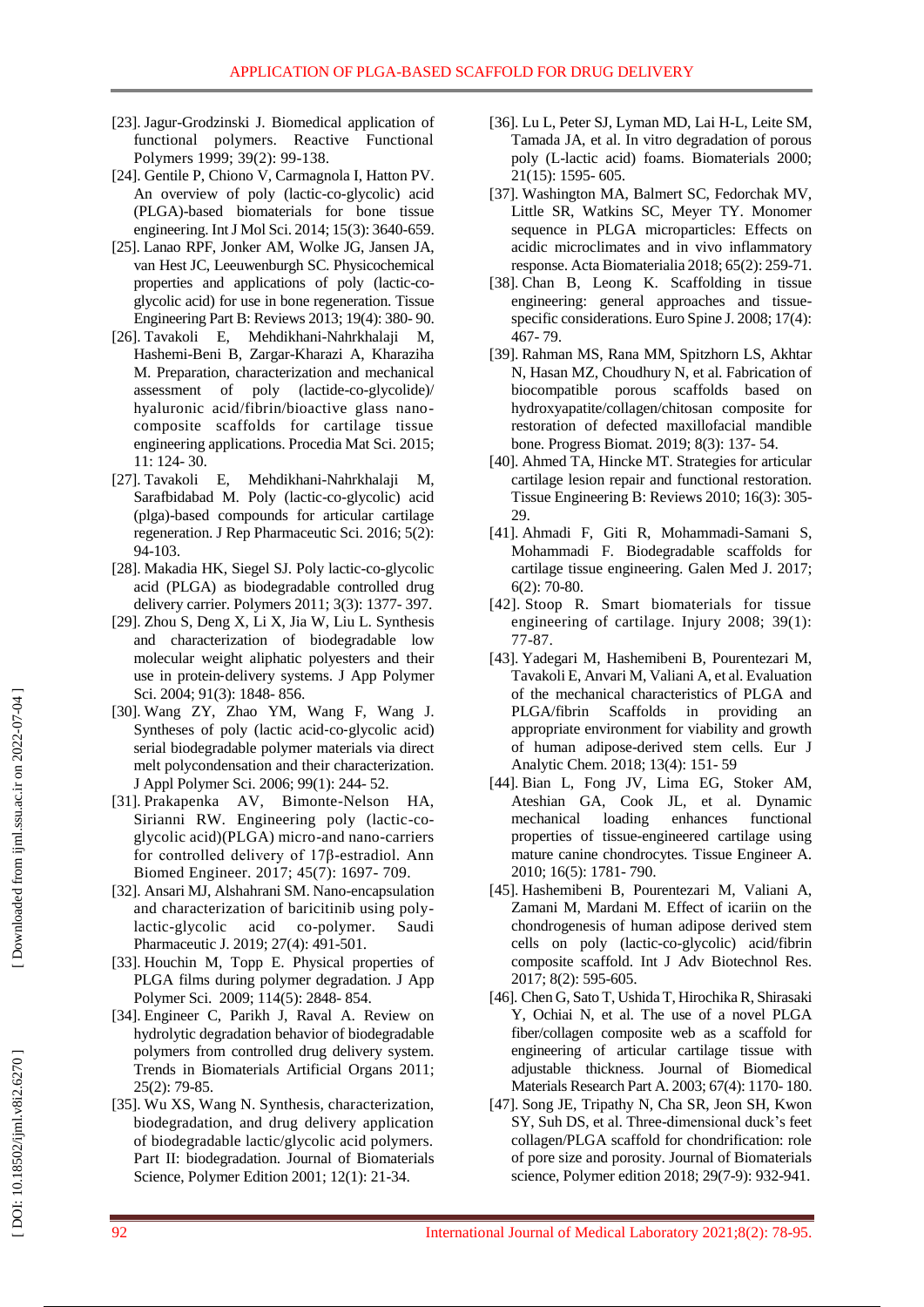- [48]. Mikos AG, Temenoff JS. Formation of highly porous biodegradable scaffolds for tissue engineering. Electronic J Biotechnol . 2000; 3(2):  $23 - 4.$
- [49]. Sharifian Z, Mardani M, Valiani A, Bahramian H, Zamani M, Tavakoli E, et al. Cartilage tissue engineering via avocado/ soybean unsaponifible and human adipose derived stem cells on poly (lactide -co –glycolide)/ hyaluronic acid composite scaffold. Int J Biotechnol . 2016; 7(3): 1142 - 154
- [50]. Thomson RC, Yaszemski MJ, Powers JM, Mikos AG. Hydroxyapatite fiber reinforced poly (α -hydroxy ester) foams for bone regeneration. Biomaterials 1998; 19(21): 1935 - 943.
- [51]. Goldstein AS, Zhu G, Morris GE, Meszlenyi RK, Mikos AG. Effect of osteoblastic culture conditions on the structure of poly (DL -lactic -co glycolic acid) foam scaffolds. Tissue engineer . 1999; 5(5): 421 - 33.
- [52]. Shastri VP, Martin I, Langer R. Macroporous polymer foams by hydrocarbon templating. Proceed Nation Academy Sci . 2000; 97(5): 1970 - 975.
- [53]. Singh L, Kumar V, Ratner BD. Generation of porous microcellular 85/15 poly (DL-lactide-coglycolide) foams for biomedical applications. Biomaterials 2004; 25(13): 2611 - 617.
- [54]. Nam YS, Yoon JJ, Park TG. A novel fabrication method of macroporous biodegradable polymer scaffolds using gas foaming salt as a porogen additive. J Biomed Mat Res . 2000; 53(1): 1 -7.
- [55]. Whang K, Thomas C, Healy K, Nuber G. A novel method to fabricate bioabsorbable scaffolds. Polymer 1995; 36(4): 837 - 42.
- [56]. Nam YS, Park TG. Biodegradable polymeric microcellular foams by modified thermally induced phase separation method. Biomaterials 1999; 20(19): 1783 - 790.
- [57]. Zhang Y, Yang F, Liu K, Shen H, Zhu Y, Zhang W, et al. The impact of PLGA scaffold orientation on in vitro cartilage regeneration. Biomaterials 2012; 33(10): 2926 - 935.
- [58]. Guo W, Zheng X, Zhang W, Chen M, Wang Z, Hao C, et al. Mesenchymal stem cells in oriented PLGA/ACECM composite scaffolds enhance structure -specific regeneration of hyaline cartilage in a rabbit model. Stem Cells Int. 2018; 1(1): 1-12.
- [59]. Uematsu K, Hattori K, Ishimoto Y, Yamauchi J, Habata T, Takakura Y, et al. Cartilage regeneration using mesenchymal stem cells and a three -dimensional poly -lactic glycolic acid (PLGA) scaffold. Biomaterials 2005; 26(20): 4273 - 279.
- [60]. Park JG, Lee JH, Kim JN, Kang JA, Kim KJ, Park KD, et al. Chondrogenic differentiation of human adipose tissue -derived stem cells in functional PLGA scaffolds. Tissue Engineering and Regenerative Medicine 2011; 8(1): 47 -54.
- [61]. Caminal M, Peris D, Fonseca C, Barrachina J, Codina D, Rabanal R, et al. Cartilage resurfacing

potential of PLGA scaffolds loaded with autologous cells from cartilage, fat, and bone marrow in an ovine model of osteochondral focal defect. Cytotechnology 2016; 68(4): 907 - 19.

- [62]. Paduszyński P, Aleksander -Konert E, Zajdel A, Wilczok A, Jelonek K, Witek A, et al. Changes in expression of cartilaginous genes during chondrogenesis of Wharton's jelly mesenchymal stem cells on three -dimensional biodegradable poly (L -lactide -co -glycolide) scaffolds. Cel Mol Biol Let . 2016; 21(1): 14 -31.
- [63]. Zhao CF, Li ZH, Li SJ, Li JA, Hou TT, Wang Y. PLGA scaffold carrying icariin to inhibit the progression of osteoarthritis in rabbits. Royal Society Open Sci . 2019; 6(4): 181877.
- [64]. Pang L, Hu Y, Yan Y, Liu L, Xiong Z, Wei Y, et al. Surface modification of PLGA/β -TCP scaffold for bone tissue engineering: hybridization with collagen and apatite. Surface Coatings Technol . 2007; 201(24): 9549 - 557.
- [65]. Dikovsky D, Bianco -Peled H, Seliktar D. The effect of structural alterations of PE G -fibrinogen hydrogel scaffolds on 3 -D cellular morphology and cellular migration. Biomaterials 2006; 27(8): 1496 - 506.
- [66]. Oliveira JM, Rodrigues MT, Silva SS, Malafaya PB, Gomes ME, Viegas CA, et al. Novel hydroxyapatite/chitosan bilayered scaffold for osteochondral tissue -engineering applications: Scaffold design and its performance when seeded with goat bone marrow stromal cells. Biomaterials 2006; 27(36): 6123 -137.
- [67]. Yoo HS, Lee EA, Yoon JJ, Park TG. Hyaluronic acid modified biodegradable scaffolds for cartilage tissue engineering. Biomaterials 2005; 26(14): 1925 - 933.
- [68]. Wei Y, Hu H, Wang H, Wu Y, Deng L, Qi J. Cartilage regeneration of adipose -derived stem cells in a hybrid scaffold from fibrin -modified PLGA. Cell Transplantation 2009; 18(2): 159 - 70.
- [69]. Xue D, Zheng Q, Zong C, Li Q, Li H, Qian S, et al. Osteochondral repair using porous poly (lactide ‐co ‐glycolide)/nano ‐hydroxyapatite hybrid scaffolds with undifferentiated mesenchymal stem cells in a rat model. J Biomed Mat Res A . 2010; 94(1): 259 - 70.
- [70]. Wang W, Li B, Yang J, Xin L, Li Y, Yin H, et al. The restoration of full -thickness cartilage defects with BMSCs and TGF -beta 1 loaded PLGA/fibrin gel constructs. Biomaterials 2010; 31(34): 8964 -973.
- [71]. Zheng Q, Zhao X. Research of mechanical strength enhanced fibrin -PLGA hybrid scaffold with its effect on proliferation of rMSC. e-Polymers. 2010;10(1): 1 -9.
- [72]. Wang W, Li D, Wang MC, Li YL, Gao CY. A hybrid scaffold of poly (lactide -co -glycolide) sponge filled with fibrin gel for cartilage tissue engineering. Chinese J Polymer Sci. 2011; 29(2): 233 -40.

DOI: 10.18502/ijml.v8i2.6270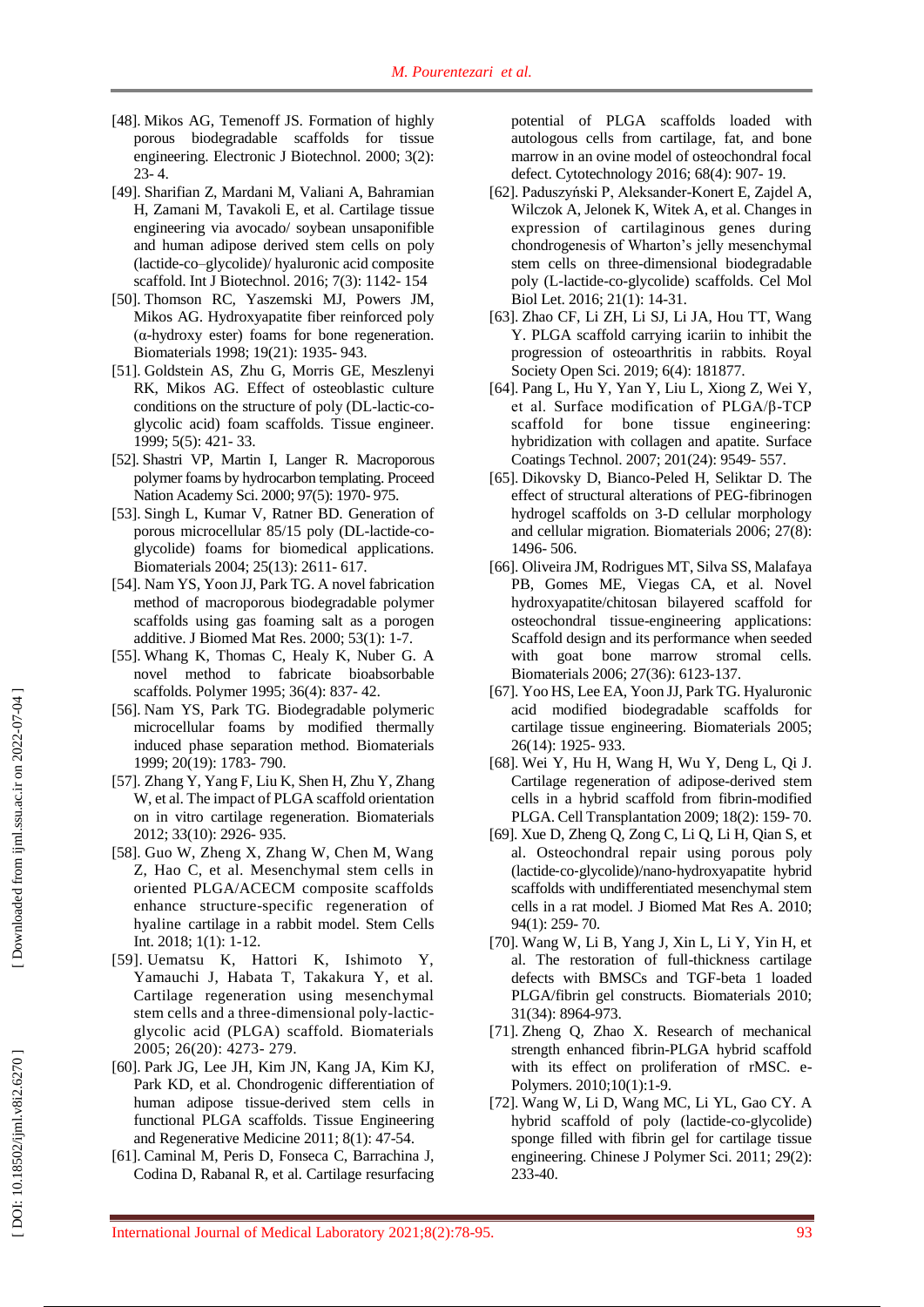- [73]. Dai W, Yao Z, Dong J, Kawazoe N, Zhang C, Chen G. Cartilage tissue engineering with controllable shape using a poly (lactic -co -glycolic acid)/collagen hybrid scaffold. J Bioact Compat Polymer. 2013; 28(3): 247-57.
- [74]. Li B, Yang J, Ma L, Li F, Tu Z, Gao C. Fabrication of poly (lactide ‐co ‐glycolide) scaffold filled with fibrin gel, mesenchymal stem cells, and poly (ethylene oxide)-b-poly (L-lysine)/TGF-β1 plasmid DNA complexes for cartilage restoration in vivo. Journal of Biomedical Materials Research Part A. 2013; 101(11): 3097-108.
- [75]. Hong HJ, Chang JW, Park JK, Choi JW, Kim YS, Shin YS, et al. Tracheal reconstruction using chondrocytes seeded on a poly (l-lactic-coglycolic acid) –fibrin/hyaluronan. Journal of biomedical materials research part A . 2014; 102(11): 4142 - 150.
- [76]. Tahir A H, Amin M A, Azhim A, Sha'ban M, editors. Evaluation of cartilaginous extracellular matrix production in in vitro" cell -scaffold" construct. in 2018 IEEE -EMBS conference on biomedical engineering and sciences (IECBES) 2018 Dec 3 (pp. 500-504). IEEE.
- [77]. Gorji M, Ghasemi N, Setayeshmehr M, Zargar A, Kazemi M, Soleimani M, et al. The effects of fibrin–icariin nanoparticle loaded in poly (lactic co -glycolic) acid scaffold as a localized delivery system on chondrogenesis of human adipose derived stem cells. Adv Biomed Res . 2020; 9(1): 6 -15 .
- [78]. Houchin M, Topp E. Chemical degradation of peptides and proteins in PLGA: a review of reactions and mechanisms. J Pharmaceutic Sci . 2008; 97(7): 2395 - 404.
- [79]. Lee PW, Pokorski JK. PLGA devices: production and applications for sustained protein delivery. Wiley Interdisciplin Rev Nanomed Nanobiotechnol. 2018; 10(5): 1516.
- [80]. Anderson JM, Shive MS. Biodegradation and biocompatibility of PLA and PLGA microspheres. Adv Drug Delivery Rev . 1997; 28(1): 5 -24.
- [81]. Hernández -Giottonini KY, Rodríguez -Córdova RJ, Gutiérrez -Valenzuela CA, Peñuñuri -Miranda O, Zavala -Rivera P, Guerrero -Germán P, et al. PLGA nanoparticle preparations by emulsification and nanoprecipitation techniques: effects of formulation parameters. RSC Advances 2020; 10(8): 4218 - 231.
- [82]. Cohen -Sela E, Teitlboim S, Chorny M, Koroukhov N, Danenberg HD, Gao J, et al. Single and double emulsion manufacturing techniques of an amphiphilic drug in PLGA nanoparticles: formulations of mithramycin and bioactivity. J Pharmaceutic Sci . 2009; 98(4): 452 - 462.
- [83]. Wang T, Zhang C, Zhong W, Yang X, Wang A, Liang R. Modification of three -phase drug release mode of octreotide PLGA microspheres by

microsphere -gel composite system. AAPS Pharm Sci Tech. 2019; 20(6): 228-36.

- [84]. Arpagaus C. PLA/PLGA nanoparticles prepared by nano spray drying. Journal of Pharmaceutical Investigation 2019; 49(6) : 405 - 26.
- [85]. Sachan NK, Bhattacharya A, Pushkar S, Mishra A. Biopharmaceutical classification system: A strategic tool for oral drug delivery technology. Asian J Pharm. 2014; 3(2): 76 -81.
- [86]. Kou L, Xiao S, Sun R, Bao S, Yao Q, Chen R. Biomaterial -engineered intra intra-articular drug delivery systems for osteoarthritis therapy. Drug Delivery 2019; 26(1): 870- 85.
- [87]. Niazvand F, Khorsandi L, Abbaspour M, Orazizadeh M, Varaa N, Maghzi M, et al. Curcumin -loaded poly lactic -co -glycolic acid nanoparticles effects on mono -iodoacetate induced osteoarthritis in rats. Veterinary Research Forum 2017; 8(2): 155-61.
- [88]. Kou L, Bhutia YD, Yao Q, He Z, Sun J, Ganapathy V. Transporter -guided delivery of nanoparticles to improve drug permeation across cellular barriers and drug exposure to selective cell types. Front Pharmacol . 2018; 9(1) : 1 -16.
- [89]. Yao Q, Kou L, Tu Y, Zhu L. MMP -responsive' smart'drug delivery and tumor targeting. Trends Pharmacol Sci. 2018; 39(8): 766-81.
- [90]. Brown S, Pistiner J, Adjei IM, Sharma B. Nanoparticle properties for delivery to cartilage: the implications of disease state, synovial fluid, and off-target uptake. Mol Pharmaceut . 2017; 16(2): 469 - 79.
- [91]. Tuncay M, Caliş S, Kaş H, Ercan M, Peksoy I, Hincal A. Diclofenac sodium incorporated PLGA (50: 50) microspheres: formulation considerations and in vitro/in vivo evaluation. Int J Pharmaceut . 2000; 195(1 -2): 179 - 88.
- [92]. Bozdag S, Calis S, Kas H, Ercan M, Peksoy I, Hincal A. In vitro evaluation and intra -articular administration of biodegradable microspheres containing naproxen sodium. J Microencapsul . 2001; 18(4): 443 - 56.
- [93]. Horisawa E, Hirota T, Kawazoe S, Yamada J, Yamamoto H, Takeuchi H, et al. Prolonged anti inflammatory action of DL -lactide/glycolide copolymer nanospheres containing betamethasone sodium phosphate for an intra -articular delivery system in antigen -induced arthritic rabbit. Pharmaceutic Res . 2002; 19(4): 403 - 10.
- [94]. Horisawa E, Kubota K, Tuboi I, Sato K, Yamamoto H, Takeuchi H, et al. Size -dependency of DL -lactide/glycolide copolymer particulates for intra -articular delivery system on phagocytosis in rat synovium. Pharmaceutic Res . 2002; 19(2): 132 - 39.
- [95]. Fernández -Carballido A, Herrero -Vanrell R, Molina -Martınez I, Pastoriza P. Biodegradable ibuprofen -loaded PLGA microspheres for intraarticular administration: effect of Labrafil